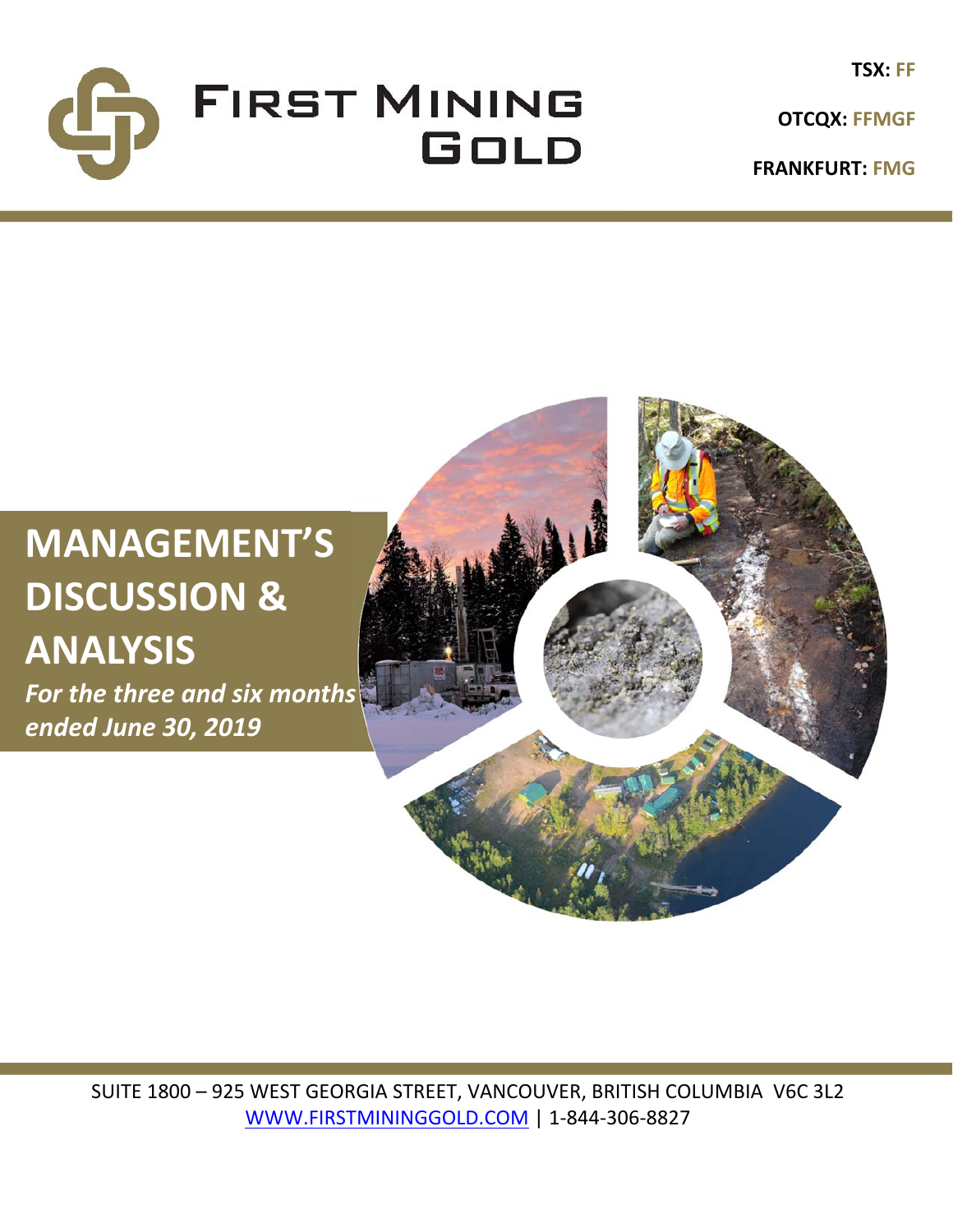# **TABLE OF CONTENTS**

| CAUTIONARY NOTE TO U.S. INVESTORS REGARDING MINERAL RESOURCE AND MINERAL RESERVE ESTIMATES30 |
|----------------------------------------------------------------------------------------------|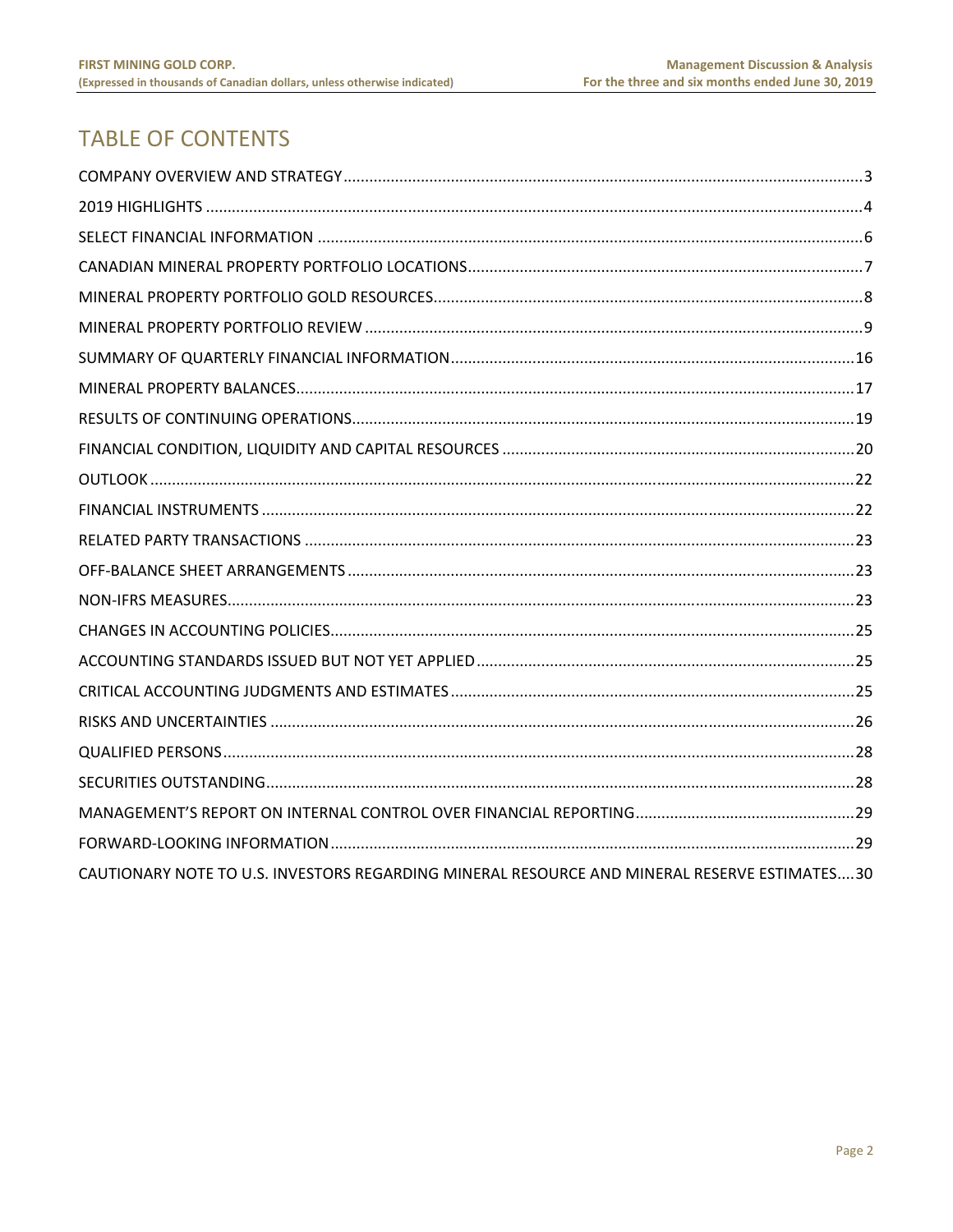#### **GENERAL**

This Management's Discussion and Analysis ("**MD&A**") should be read in conjunction with the unaudited condensed interim consolidated financial statements of First Mining Gold Corp. (the "**Company**" or "**First Mining**") for the three and six months ended June 30, 2019, and the Company's audited consolidated financial statements for the year ended December 31, 2018, which are prepared in accordance with International Financial Reporting Standards ("IFRS"). These documents along with additional information on the Company, including the Company's Annual Information Form for the year ended December 31, 2018, are available under the Company's SEDAR profile at www.sedar.com, on EDGAR at www.sec.gov., and on the Company's website at www.firstmininggold.com.

In this MD&A, unless the context otherwise requires, references to the "Company", "First Mining", "we", us", and "our" refer to First Mining Gold Corp. and its subsidiaries.

This MD&A contains "forward‐looking statements" and "forward‐looking information" within the meaning of applicable Canadian securities laws. See the section on page 29 of this MD&A titled "Forward‐Looking Information" for further details. In addition, this MD&A has been prepared in accordance with the requirements of Canadian securities laws, which differ in certain material respects from the disclosure requirements of United States securities laws, particularly with respect to the disclosure of mineral reserves and mineral resources. See the section on page 30 of this MD&A titled "Cautionary Note to U.S. Investors Regarding Mineral Resource and Mineral Reserve Estimates" for further details.

All dollar amounts included in this MD&A are expressed in thousands of Canadian dollars unless otherwise noted. This MD&A is dated as of August 9, 2019 and all information contained in this MD&A is current as of August 8, 2019.

# **COMPANY OVERVIEW AND STRATEGY**

First Mining was incorporated in Canada on April 4, 2005. The Company changed its name to First Mining Gold Corp. in January 2018. First Mining is an emerging mineral development company with a diversified portfolio of gold projects in North America. The Company's vision is to advance its material assets towards a construction decision and, ultimately, to production, and the Company continues to assess mineral asset acquisition targets on an ongoing basis. As at the date of this MD&A, the Company has assembled a large resource base of approximately 7.3 million ounces of gold in the Measured and Indicated categories and approximately 3.6 million ounces of gold in the Inferred category in eastern Canada.

The following table highlights the Company's material projects:

| <b>Project</b>                           | Location                 |
|------------------------------------------|--------------------------|
| Springpole Gold Project ("Springpole")   | Northern Ontario, Canada |
| Goldlund Gold Project "(Goldlund")       | Northern Ontario, Canada |
| Hope Brook Gold Project ("Hope Brook")   | Newfoundland, Canada     |
| Cameron Gold Project ("Cameron")         | Northern Ontario, Canada |
| Pickle Crow Gold Project ("Pickle Crow") | Northern Ontario, Canada |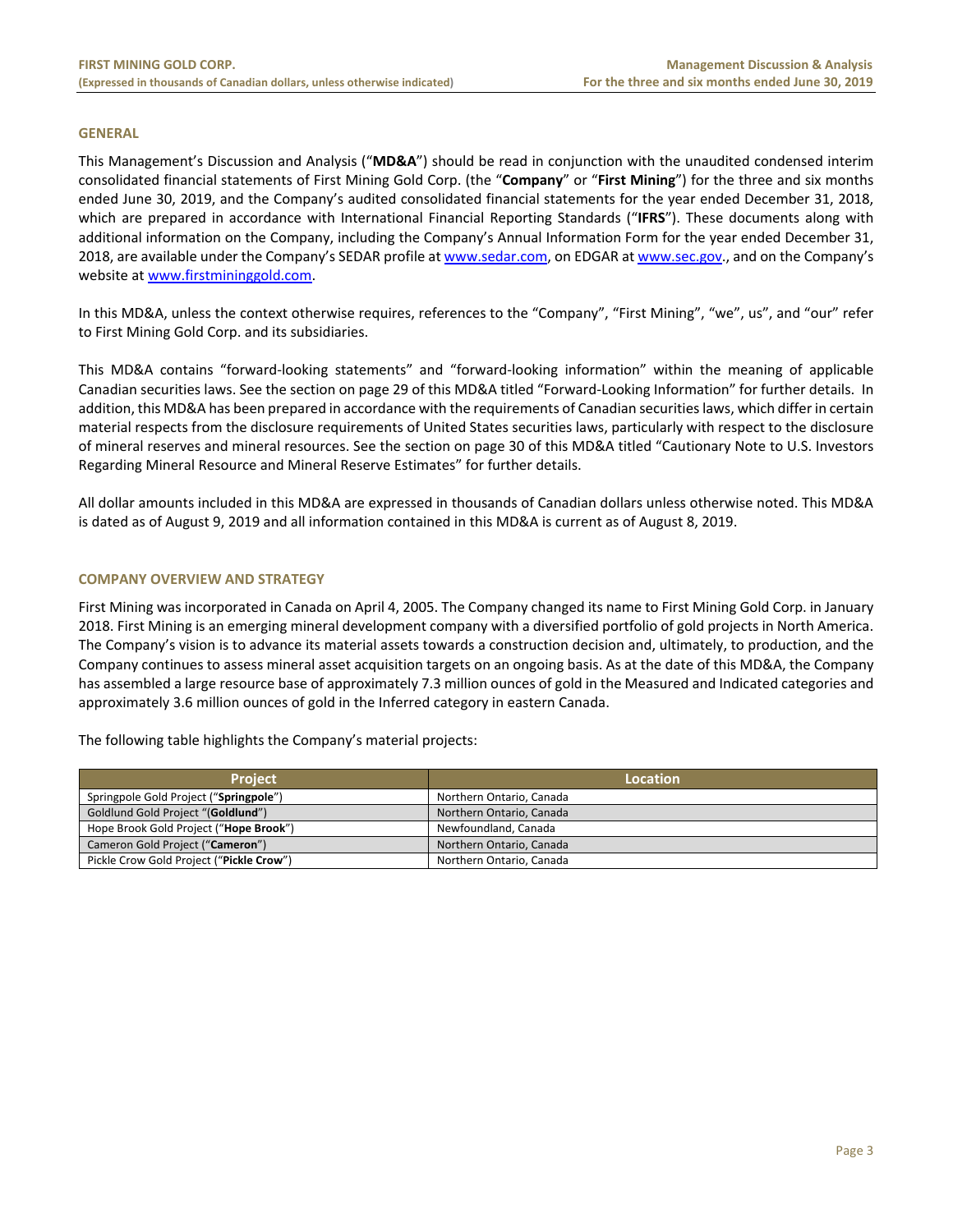# **2019 HIGHLIGHTS**

The following highlights the Company's developments during the first six months of 2019 (together with subsequent events up to August 8, 2019). For further information, please refer to the "News" section on the Company's website at www.firstmininggold.com/news.

# **Springpole Gold Project**

# 2019 Project Update ‐ Renewing 2017 PEA and Permitting Continues

On June 12, 2019, the Company announced that its near‐term priority at Springpole is to complete an updated preliminary economic assessment (the "**Updated Springpole PEA**") that will incorporate the most recent metallurgical work completed on the project during 2018 and 2019. The positive interim metallurgical test results, announced on February 19, 2019, indicate the potential for a significant increase in recoveries for both gold and silver, and completion of the Updated Springpole PEA is expected in Q4 2019. The ongoing priority at Springpole is to continue to advance the project through the provincial and federal environmental assessment ("**EA**") processes. The goal is to prepare a synchronized Environmental Impact Statement ("**EIS**") that satisfies the federal and provincial requirements.

- The federal EA process was initiated through the submission of a Project Description ("PD") to the Canadian Environmental Assessment Agency ("**CEAA**") in February 2018. The PD was used by CEAA to determine whether an EA was required for the Springpole project and to prepare guidelines regarding the completion of an EA. EIS guidelines were issued to First Mining on June 19, 2018.
- For the provincial process, First Mining entered into a Voluntary Agreement with the Ontario Ministry of Environment, Conservation and Parks ("**MECP**") (formerly MOECC) in April 2018 to conduct an EA for the project. There are two main stages in the provincial EA process, namely the development of Terms of Reference ("**ToR**") and the development of the EA Report. The ToR is a work plan which will outline how the EA will be prepared. The ToR document will address the community consultation and engagement plan, key components of the project, and the range of alternatives that will be considered by First Mining.
- First Mining commenced community consultation and engagement with the Communities of Interest in July 2018 and has held consultation meetings with Indigenous communities and other stakeholders. The Company is now in its second round of consultation in readiness for the preparation of the ToR. First Mining anticipates completing this round of consultation and submitting the ToR to MECP during Q3 2019, with final approval of the ToR anticipated by the end of 2019.
- While the permitting process is ongoing, the Company has completed a "data gap assessment" on the environmental baseline work required at Springpole in order to identify any remaining work requirements. Data collection programs to further advance the EA process will include terrestrial and aquatic environs, hydrology, surface water quality monitoring, hydrogeology, geotechnical investigation, and tailings and mine rock geochemical characterization.

# Metallurgical study

 On February 19, 2019, the Company announced interim metallurgical test results which indicated the potential for significant increases in the ultimate recovery of both gold and silver from the project. Flotation tests achieved total recoveries of 90.6% for gold and 95.1% for silver through flotation followed by separate cyanide leaching of both concentrate and flotation tails. Further details of the testing procedures used are set out in the news release. This represents a 13.2% increase in gold recovery and an 11.9% increase in silver recovery over the Whole‐Ore Carbon‐in‐ Pulp ("**Whole‐Ore CIP**") flowsheet presented in the independent Preliminary Economic Assessment technical report for Springpole (the "**2017 Springpole PEA**") that was prepared by SRK Consulting (Canada) Inc. in accordance with National Instrument 43‐101 *Standards of Disclosure for Mineral Projects* ("**NI 43‐101**"), and was filed by the Company on SEDAR on October 27, 2017, which demonstrated recovery levels of 80% for gold and 85% for silver. *Readers are cautioned that the 2017 Springpole PEA is preliminary in nature, it includes inferred mineral resources that are considered too speculative geologically to have the economic considerations applied to them that would enable them to be categorized as mineral reserves, and there is no certainty that the PEA will be realized. Mineral resources that are not mineral reserves do not have demonstrated economic viability.*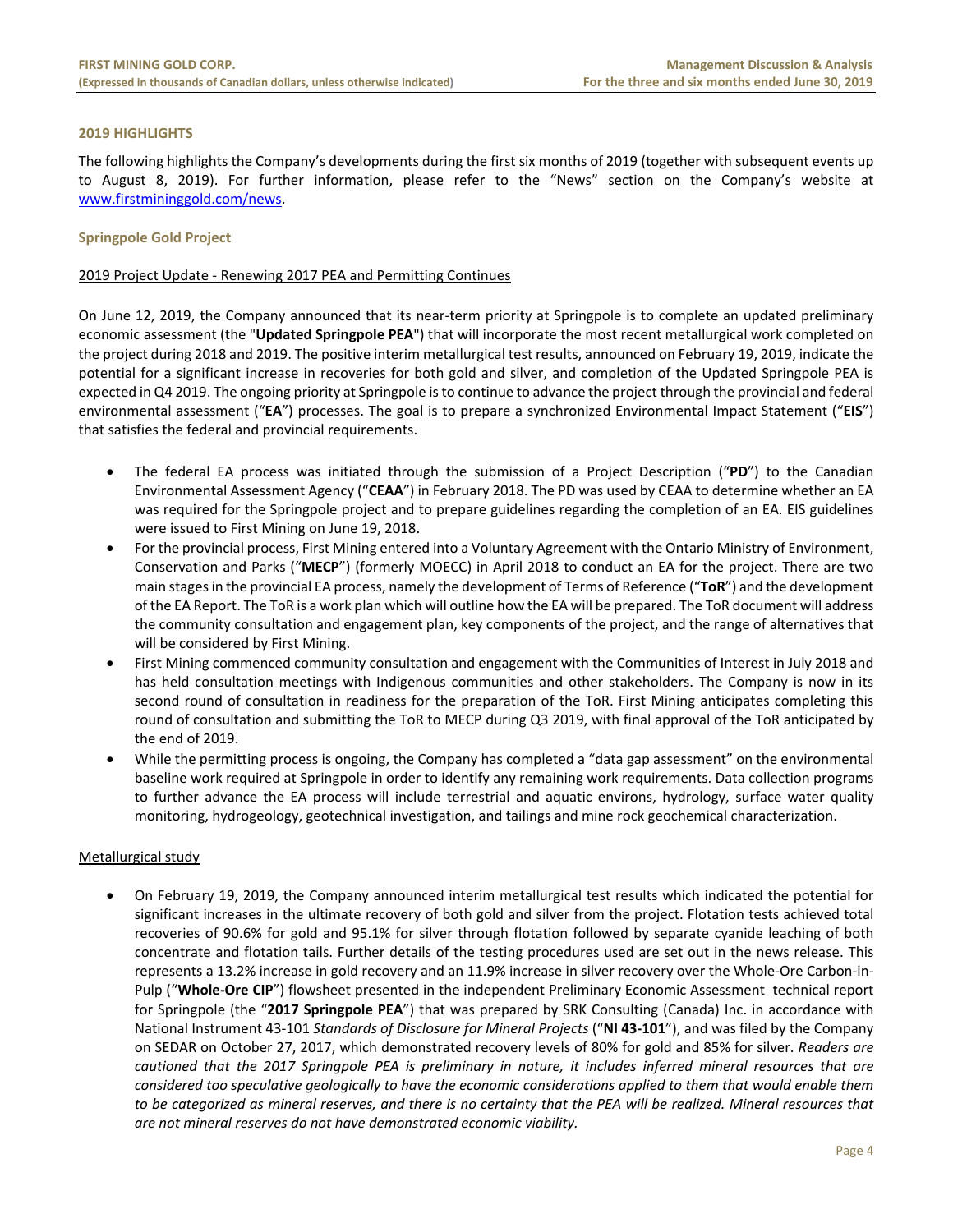The next stage of metallurgical testing will involve further investigation into flotation, fine and ultra-fine grinding alternatives and will eventually lead to locked cycle metallurgical testing to confirm the final processing flowsheet. This final flowsheet will be selected after completing trade-off studies on capital and operating costs prior to commencing a Pre‐Feasibility Study for Springpole.

# **Goldlund Gold Project**

# Regional Drill Program Commences

On June 24, 2019, the Company announced the commencement of its 2019 drill program at Goldlund.

- The initial work program at the Miller prospect will include 3,000 metres ("**m**") of step‐out drilling, consisting of 14 drill holes planned along strike, both to the northeast and southwest of the area drilled in 2018. The drilling will test a total strike length of up to 900 m, along 50 m to 200 m centres. The work plan follows on the strong results achieved in 2018, which included 108 m of 2.43 grams per tonne ("**g/t**") gold ("**Au**"). None of the 2018 drill results from Miller were included in the 2019 updated mineral resource estimate for Goldlund described below. Further drilling at Miller in 2019 will be determined after this initial step‐out phase, with additional metres available to continue methodically testing the strike extent as well as for in‐fill drilling.
- The main Goldlund deposit that hosts the current NI 43‐101 mineral resource estimate remains open along strike to the northeast, to the southwest, and at depth. Deep drilling completed in 2018 (comprised of four drill holes) demonstrated the continuity of mineralization and the potential for resource expansion at depth.
- As well, several additional targets have been identified along a 30 kilometre ("**km**") strike length of the broader land package that may be prospective for increasing the Goldlund project's district-scale potential. These include previously identified gold anomalies at Camreco South, Gardner Lake and Lun‐Echo, where further geological mapping, grab sampling and follow-up drill programs are also planned.

# Updated NI 43‐101 Resource

On March 27, 2019, the Company announced the results of an updated mineral resource estimate for Goldund, which has an effective date of March 15, 2019, and was prepared by WSP Canada Inc. ("**WSP**") of Sudbury, Ontario in accordance with NI 43‐101 (the "**2019 Goldlund Resource Estimate**"). A summary of the overall changes in the updated resource estimate for Goldlund are as follows:

- Indicated resource Au ounces ("**oz**.") tonnes increased by 248,700 oz. This increase in oz. corresponds to an increase in tonnage of 3,535,900 tonnes from 9,324,100 tonnes at an average grade of 1.87 g/t Au to 12,860,000 tonnes at an average grade of 1.96 g/t Au.
- Inferred resource Au oz. decreased by 628,400 oz., after adjusting for the proportion of Inferred resource tonnes removed due to the upgrade of certain tonnes to the Indicated resource category. This represents an overall reduction in tonnage of 22,533,000 tonnes from 40,895,000 tonnes at an average grade of 1.33 g/t Au to 18,362,000 tonnes at an average grade of 1.49 g/t Au.

In summary, the updated mineral resource estimate for Goldlund incorporated approximately 40,000 m of incremental drilling, the bulk of which was focused on Zone 7. While the increased data density and geological understanding of the deposits resulted in increased confidence of the resource, adding 3,535,900 tonnes at an average grade of 1.96 g/t Au**,** it also resulted in the loss of a large number of tonnes and ounces in the inferred resource. First Mining's technical team believes that the increased understanding of the deposit will assist the Company in better targeting subsequent drill programs aimed at growing the current resource body at Goldlund, which remains open along strike to the northeast, to the southwest, and at depth. Further details can be found in the technical report for the 2019 Goldlund Resource Estimate, which was filed on SEDAR on April 1, 2019.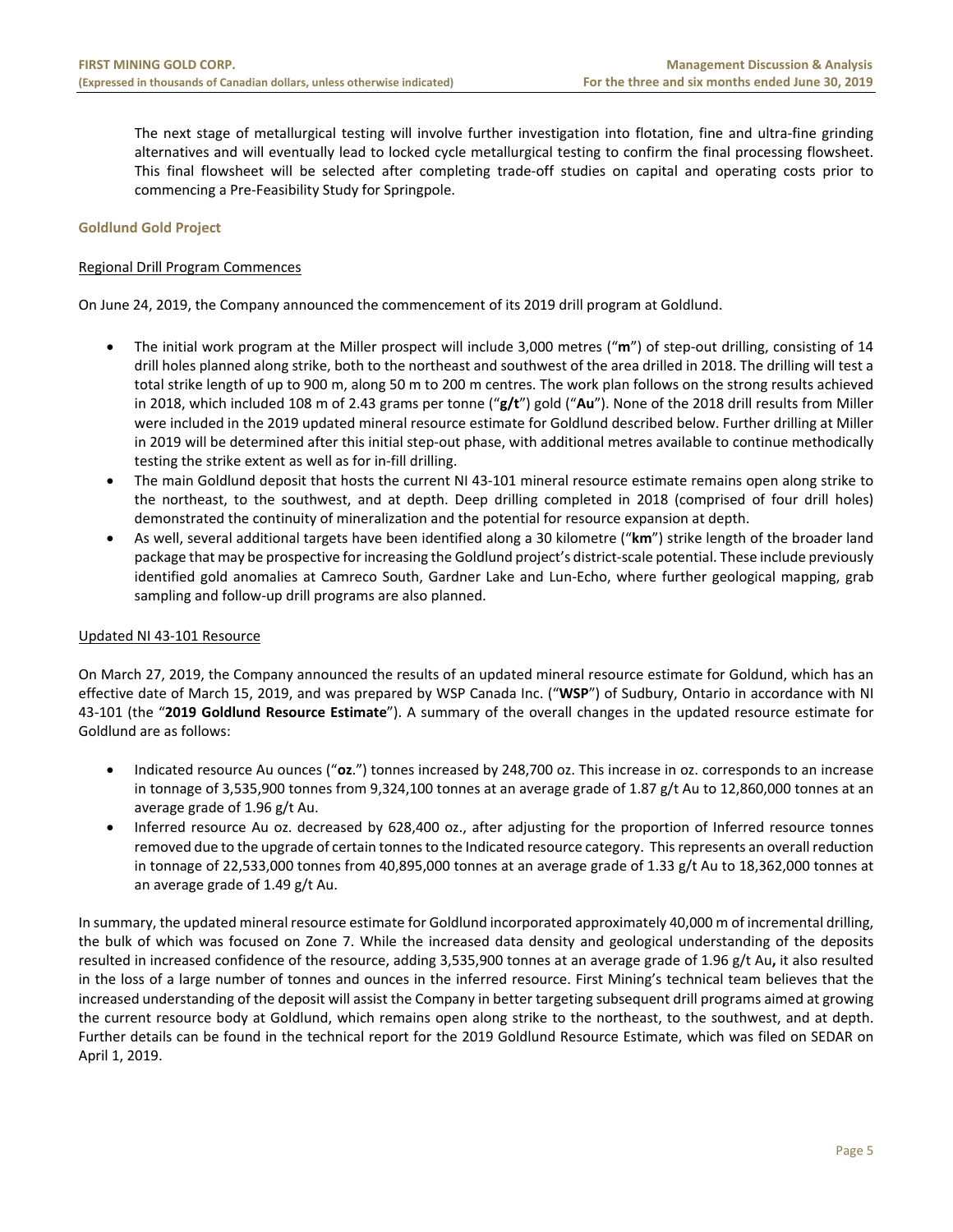# **Non‐Brokered Private Placement Financing**

On May 16, 2019, the Company completed a non-brokered private placement raising aggregate gross proceeds of \$7,411 (the "**Offering**"). Pursuant to the Offering, the Company issued 20,412,995 units of the Company (the "**Units**") at a price of \$0.27 per Unit for gross proceeds of \$5,511, and 5,277,777 flow‐through units of the Company (the "**FT Units**") at a price of \$0.36 per FT Unit for gross proceeds of \$1,900.

Each Unit consisted of one common share of the Company and one‐half of one common share purchase warrant (each whole common share purchase warrant, a "**Warrant**"). Each Warrant entitles the holder to acquire one common share of the Company at a price of \$0.40 at any time prior to the date which is three years following the closing date of the Offering.

Each FT Unit consisted of one flow-through common share of the Company that qualifies as a "flow-through share" for the purposes of the *Income Tax Act* (Canada) (the "**ITA**") and one‐half of one Warrant on the same terms as the Warrants forming part of the Units.

# **Management Changes**

On December 20, 2018, the Company appointed Mr. Daniel W. Wilton as its Chief Executive Officer ("**CEO**") effective January 7, 2019. David Shaw concurrently stepped down as Interim CEO but remained as a director of the Company. On April 1, 2019, the Company appointed Ms. Mal Karwowska as its Vice President, Corporate Development and Investor Relations. On April 24, 2019, the Company appointed Mr. Ken Engquist as its Chief Operating Officer effective April 29, 2019, and Dr. Chris Osterman transitioned to lead the Company's newly‐formed Technical Advisory Committee. Dr. Osterman continues to serve as a director of the Company.

# **SELECT FINANCIAL INFORMATION**

|                                                             | For the six months ended June 30, |  |             |  |          |  |  |  |  |  |
|-------------------------------------------------------------|-----------------------------------|--|-------------|--|----------|--|--|--|--|--|
| <b>Financial Results:</b>                                   | 2019                              |  | 2018        |  | 2017     |  |  |  |  |  |
| Mineral Property Expenditures <sup>(1)</sup>                | 2,245                             |  | 4,736       |  | 6,654    |  |  |  |  |  |
| Net Loss                                                    | (3,042)                           |  | (5,050)     |  | (8,652)  |  |  |  |  |  |
| Net Loss Excluding Certain Non-cash Items <sup>(2)(3)</sup> | (1,993)                           |  | (2, 437)    |  | (3, 274) |  |  |  |  |  |
| Basic and Diluted Net Loss Per Share<br>(in Dollars) $(4)$  | $(0.01)$ \$                       |  | $(0.01)$ \$ |  | (0.02)   |  |  |  |  |  |

| <b>Financial Position:</b>           | <b>June 30,</b><br>2019  | December 31,<br>2018 |      | December 31,<br>2017 |
|--------------------------------------|--------------------------|----------------------|------|----------------------|
| Cash and Cash Equivalents            | 8,396                    | 5,115                | - \$ | 15,400               |
| Working Capital <sup>(2)</sup>       | 10,627                   | 7,536                |      | 19,401               |
| <b>Mineral Properties</b>            | 246,411                  | 244,129              |      | 239,871              |
|                                      |                          |                      |      |                      |
| <b>Total Assets</b>                  | 263,381                  | 257,532              |      | 265,737              |
| <b>Total Non-current Liabilities</b> | $\overline{\phantom{a}}$ | $\sim$               |      |                      |

(1) This represents the costs directly related to exploration and evaluation expenditures that have been capitalized into mineral properties, excluding share‐based payments.

(2) This is a non‐IFRS measurement with no standardized meaning under IFRS and may not be comparable to similar financial measures presented by other issuers. For further information and a detailed reconciliation, please see the section in this MD&A titled "Non‐IFRS Measures".

(3) "The certain non‐cash items excluded" refers to the "Share‐based Payments" and "Write‐down of Mineral Properties".

(4) The basic and diluted loss per share calculations result in the same amount due to the anti‐dilutive effect of outstanding stock options and warrants.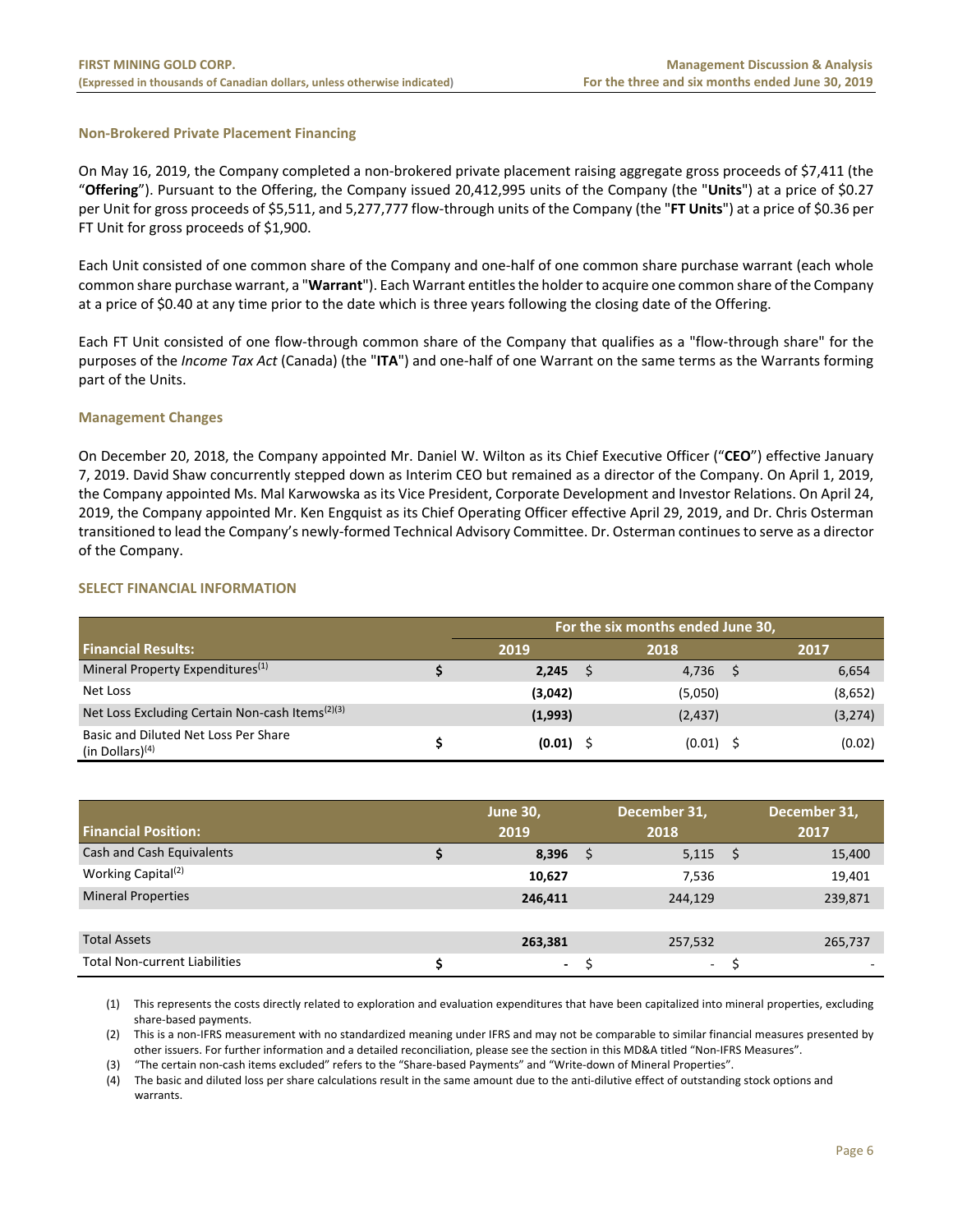# **CANADIAN MINERAL PROPERTY PORTFOLIO LOCATIONS**



The Company classifies its mineral properties as Tier 1, Tier 2, and Tier 3:

- **Tier 1 projects** are core, material assets which include the Company's largest and most advanced mineral resource‐ stage projects.
- **Tier 2 projects** are resource‐stage assets which host mineral resources.
- **Tier 3 projects** are grassroots exploration projects that host mineralization but have not received sufficient drilling to delineate mineral resources.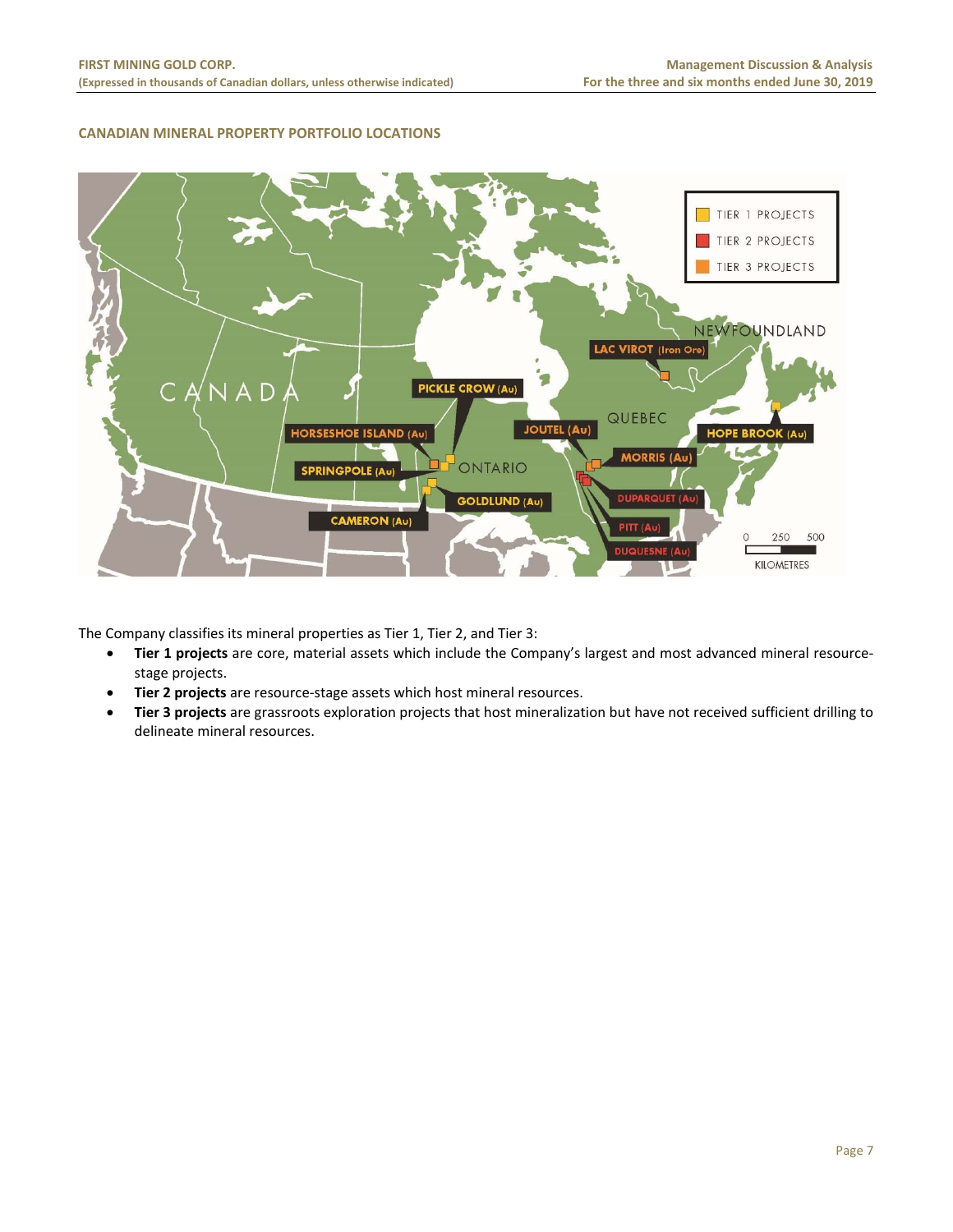# **MINERAL PROPERTY PORTFOLIO GOLD RESOURCES (1)**

| Project                                 | <b>Tonnes</b> | Gold<br>Grade (g/t) | <b>Silver</b><br>Grade (g/t) | <b>Contained Gold</b><br>Ounces (oz.) | <b>Contained</b><br><b>Silver Ounces</b><br>(oz.) |
|-----------------------------------------|---------------|---------------------|------------------------------|---------------------------------------|---------------------------------------------------|
| <b>Measured Resources</b>               |               |                     |                              |                                       |                                                   |
| Cameron Gold Project <sup>(2)</sup>     | 3,360,000     | 2.75                | $\overline{\phantom{a}}$     | 297,000                               |                                                   |
| Duparquet Gold Project <sup>(3)</sup>   | 18,470        | 1.52                |                              | 901                                   |                                                   |
| <b>Indicated Resources</b>              |               |                     |                              |                                       |                                                   |
| Springpole Gold Project <sup>(4)</sup>  | 139,100,000   | 1.04                | 5.40                         | 4,670,000                             | 24,190,000                                        |
| <b>Goldlund Gold Project</b>            | 12,860,000    | 1.96                |                              | 809,200                               |                                                   |
| Hope Brook Gold Project                 | 5,500,000     | 4.77                |                              | 844,000                               |                                                   |
| Cameron Gold Project <sup>(5)</sup>     | 2,170,000     | 2.40                | $\overline{\phantom{m}}$     | 167,000                               |                                                   |
| Duparquet Gold Project <sup>(3)</sup>   | 7,122,070     | 1.73                |                              | 396,134                               |                                                   |
| <b>Duquesne Gold Project</b>            | 1,859,200     | 3.33                |                              | 199,161                               |                                                   |
| <b>Inferred Resources</b>               |               |                     |                              |                                       |                                                   |
| Springpole Gold Project <sup>(4)</sup>  | 11,400,000    | 0.63                | 3.10                         | 230,000                               | 1,120,000                                         |
| Goldlund Gold Project                   | 18,362,000    | 1.49                |                              | 876,954                               |                                                   |
| Hope Brook Gold Project                 | 836,000       | 4.11                |                              | 110,000                               |                                                   |
| Cameron Gold Project <sup>(6)</sup>     | 6,535,000     | 2.54                | $\overline{\phantom{0}}$     | 533,000                               |                                                   |
| Pickle Crow Gold Project <sup>(7)</sup> | 9,452,000     | 4.10                |                              | 1,230,500                             |                                                   |
| Duparquet Gold Project <sup>(3)</sup>   | 4,066,284     | 1.85                | $\overline{a}$               | 242,312                               |                                                   |
| Duquesne Gold Project                   | 1,563,100     | 5.58                | $\overline{\phantom{a}}$     | 280,643                               |                                                   |
| Pitt Gold Project                       | 1,076,000     | 7.42                |                              | 257,000                               |                                                   |
|                                         |               |                     |                              |                                       |                                                   |
| <b>Total Measured Resources</b>         | 3,378,470     | 2.74                |                              | 297,901                               |                                                   |
| <b>Total Indicated Resources</b>        | 168,611,270   | 1.30                | 5.40                         | 7,085,495                             | 24,190,000                                        |
| <b>Total Measured and</b>               |               |                     |                              |                                       |                                                   |
| <b>Indicated Resources</b>              | 171,989,740   | 1.33                | 5.40                         | 7,383,396                             | 24,190,000                                        |
| <b>Total Inferred Resources</b>         | 53,290,384    | 2.21                | 3.10                         | 3,760,409                             | 1,120,000                                         |

(1) The mineral resources set out in this table are based on the technical report for the applicable property, the title and date of which are set out under the applicable property description within the section "Mineral Property Portfolio Review" in this MD&A or in the Company's Annual Information Form for the year ended December 31, 2018, which is available under the Company's SEDAR profile at www.sedar.com.

(2) Comprises 2,670,000 tonnes of pit‐constrained (0.55 g/t Au cut‐off) Measured resources at 2.66 g/t Au, and 690,000 tonnes of underground (2.00 g/t Au cut‐off) Measured resources at 3.09 g/t Au.

(3) First Mining owns a 100% of the Central Duparquet Property, and a 10% indirect interest in the Duparquet Gold Project. The Measured, Indicated and Inferred mineral esources for Duparquet shown in the above table reflect both of these ownership interests.

(4) Open pit mineral resources are reported at a cut‐off grade of 0.4 g/t Au.

(5) Comprises 820,000 tonnes of pit‐constrained (0.55 g/t Au cut‐off) Indicated resources at 1.74 g/t Au, and 1,350,000 tonnes of underground (2.00 g/t Au cut‐off) Indicated resources at 2.08 g/t Au.

(6) Comprises 35,000 tonnes of pit‐constrained (0.55 g/t Au cut‐off) Inferred resources at 2.45 g/t Au, and 6,500,000 tonnes of underground (2.00 g/t Au cut‐off) Inferred resources at 2.54 g/t Au.

(7) Comprises 1,887,000 tonnes of pit‐constrained (0.35 g/t Au cut‐off) Inferred resources at 1.30 g/t Au, and 7,565,000 tonnes of underground Inferred resources that consist of: (i) a bulk tonnage, long-hole stoping (2.00 g/t Au cut-off); and (ii) a high-grade cut-and-fill component (2.60 g/t Au cut-off) over a minimum width of 1 metre.

(8) Resources (0.4 g/t Au cut‐off) are stated as contained within a potentially economic limiting pit shell using a metal price of US\$1,350 per ounce of gold, mining costs of US\$2.00 per tonne, processing plus G&A costs of US\$15.40 per tonne, 93% recoveries and an average pit slope of 48 degrees.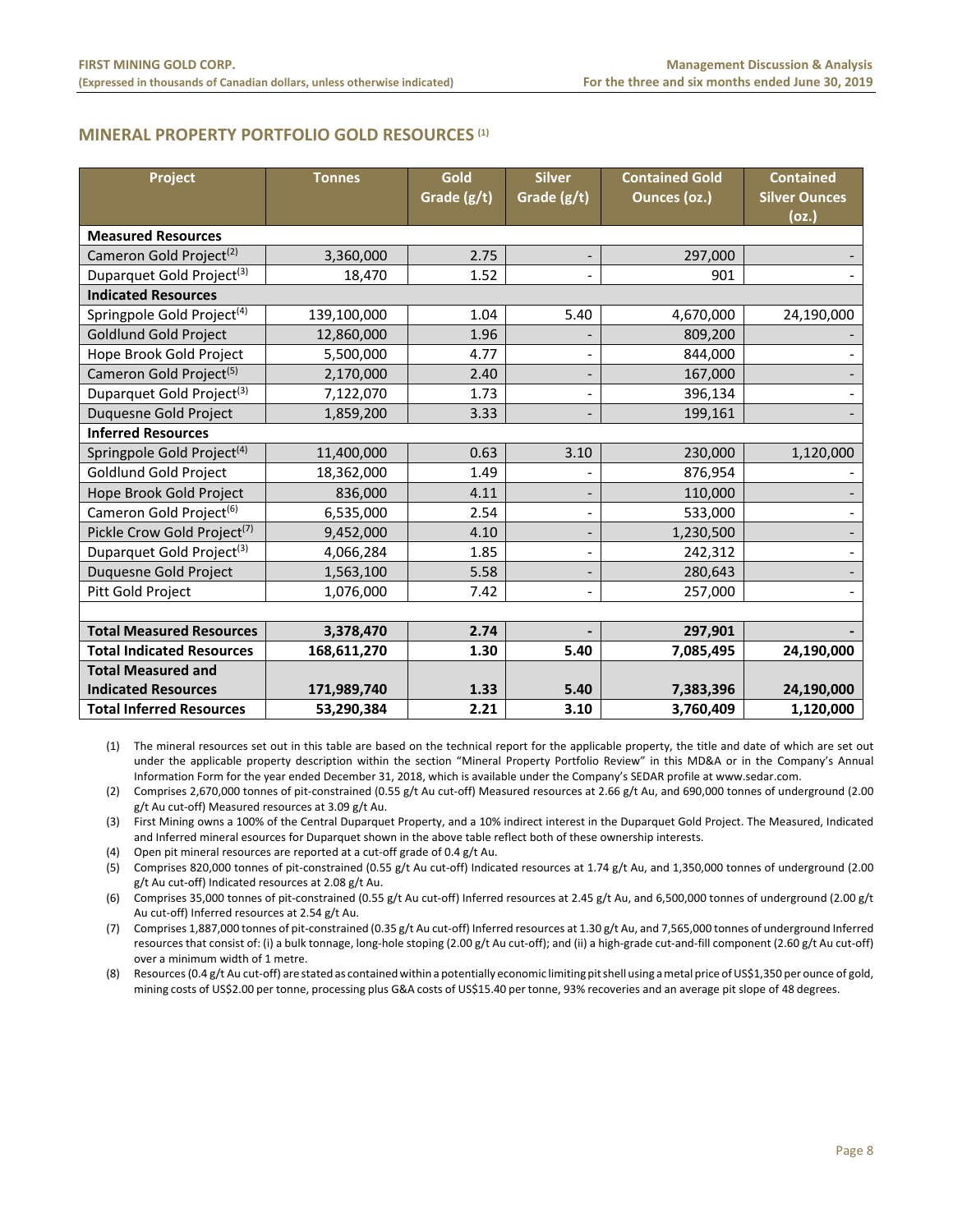# **MINERAL PROPERTY PORTFOLIO REVIEW**

First Mining has properties located in Canada, Mexico, and the United States. The following section discusses the Company's priority and other significant projects.

*Readers are cautioned that, with respect to any Preliminary Economic Assessment ("PEA") referenced in the section below or anywhere else in this MD&A, a PEA is preliminary in nature, any inferred mineral resources included therein are considered too speculative geologically to have the economic considerations applied to them that would enable them to be categorized as mineral reserves, and there is no certainty that the PEA will be realized. Mineral resources that are not mineral reserves do not have demonstrated economic viability. Actual results may vary, perhaps materially. The Company is not aware of any environmental, permitting, legal, title, taxation, socio‐political, marketing or other issue which may materially affect this estimate of mineral resources. The projections, forecasts and estimates herein and in any technical reports referred to herein constitute forward‐looking statements and readers are urged not to place undue reliance on such forward‐looking statements.*

# *Tier 1 Projects*

 $\overline{a}$ 

# **Springpole, Ontario**

The Springpole property covers an area of 41,369 hectares in northwestern Ontario, consisting of 30 patented claims, 6 mining leases and 435 mining claims. The project is located approximately 110 km northeast of the Municipality of Red Lake and is situated within the Birch-Uchi Greenstone Belt. The large, open pittable resource is supported by significant infrastructure, including a 72 man onsite camp, winter road access, a logging road and nearby power lines within 40 km. Springpole is located within an area that is covered by Treaty Three and Treaty Nine First Nations Agreements.

With approximately 4.7 million ounces of gold in the Measured and Indicated category, Springpole is one of the largest undeveloped gold projects in Ontario<sup>1</sup>.

A technical report titled "Preliminary Economic Assessment Update for the Springpole Gold Project, Ontario, Canada" (the "**2017 Springpole PEA**"), prepared by SRK in accordance with NI 43‐101, was filed by the Company on SEDAR on October 27, 2017, and is available under the Company's SEDAR profile at www.sedar.com and on the Company's website at www.firstmininggold.com. The PEA contemplates mining and processing material at 36,000 tonnes per day at an average head grade of 1.00 g/t Au and 5.28 g/t Ag. Highlights of the 2017 Springpole PEA are as follows:

| <b>Parameters</b>                      | <b>2017 PEA</b>                   |
|----------------------------------------|-----------------------------------|
| Mine life                              | 12 years                          |
| Initial capital cost                   | US\$586 million                   |
| Base case gold price                   | US\$1,300 per oz                  |
| Base case silver price                 | US\$20 per oz                     |
| Exchange rate (CAD/USD)                | 0.75                              |
| Gold processing recovery               | 80%                               |
| Silver processing recovery             | 85%                               |
| Average annual payable production      | 296,500 oz Au and 1,632,000 oz Ag |
| <b>Economic Results</b>                | <b>2017 PEA</b>                   |
| Pre-tax NPV at 5% discount rate        | US\$1,159 million                 |
| Pre-tax Internal rate of return        | 32.3%                             |
| Post-tax NPV at 5% discount rate       | US\$792 million                   |
| Post-tax Internal rate of return       | 26.2%                             |
| Non-discounted post-tax payback period | 3.2 years                         |
| "All-in" cash costs                    | US\$806 per oz of Au equivalent   |

<sup>&</sup>lt;sup>1</sup> Source: S&P Market Intelligence database as of June 29, 2018. Ranking among undeveloped primary gold resources per jurisdiction.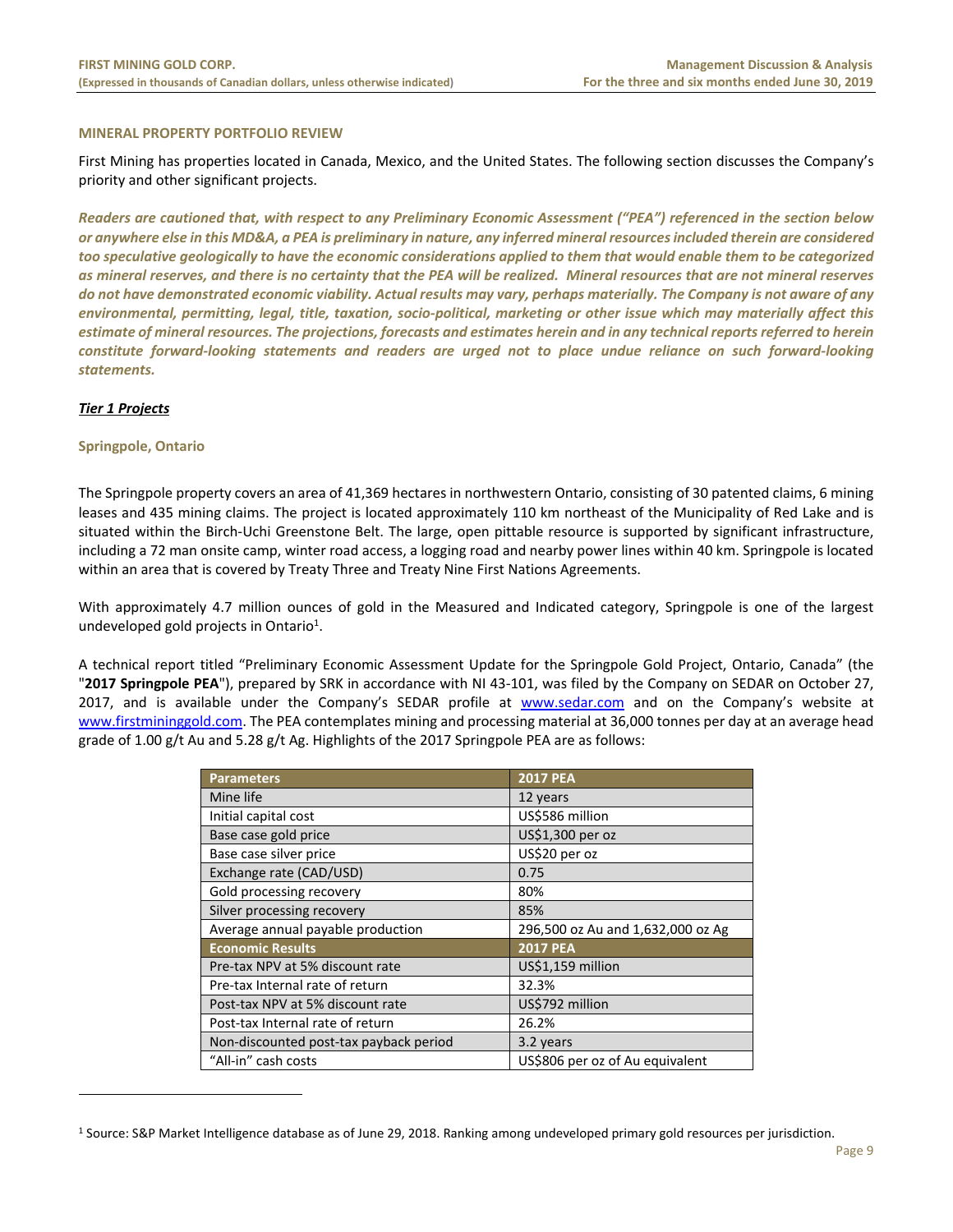The Company is focused on advancing the permitting and development of Springpole, and its activities in this regard can be summarized as follows:

# Preliminary Economic Assessment

The Company expects to update the 2017 Springpole PEA in Q4 2019 to include the results of the recent and ongoing metallurgical studies, which will include a revised flow‐sheet and respective operating and capital expenditure estimates.

# Environmental Assessment process

On March 7, 2018, the Company announced that a Project Description had been submitted to, and subsequently accepted by, the CEAA, and the Company subsequently received the final EIS guidelines for the project. The project description is a required government filing that initiated the federal EA process for Springpole. The EA process and eventual project approval is expected to take approximately 24 months, after which permitting for construction can commence. Currently, the Company is collecting environmental baseline data and other information to prepare the EIS for Springpole. In addition, the Company is conducting a metallurgical study to determine the optimal flow sheet for Springpole to potentially increase the estimated gold recoveries.

In parallel with the federal EA process, on April 23, 2018, the Company announced that it had entered into a Voluntary Agreement with the MECP to complete certain requirements under the Ontario *Environmental Assessment Act*. This marks the commencement of a provincial Individual EA for Springpole, and the Company is in the process of preparing the ToR, which will describe the scope of the EA and how the Company intends to undertake all aspects of the EA, including consultation efforts with Indigenous communities and other stakeholders.

On June 26, 2018, the Company announced that the final EIS guidelines for Springpole were issued by CEAA. The final EIS guidelines were issued following the expiry of a public comment period on the draft EIS guidelines which had been made available to the public since April 27, 2018. The final EIS guidelines outline federal information requirements for the preparation of an EIS and were prepared taking into consideration comments received from federal departments, the Ontario provincial ministry, Indigenous groups and the general public. To meet the requirements of the EIS, the Company has already undertaken a broad range of environmental baseline studies at Springpole to collect biophysical data, which includes fish community and habitat surveys, species at risk surveys, atmospheric environment surveys as well as surface, ground water and hydrology surveys.

# Indigenous consultation process

On February 13, 2018, the Company announced that it signed a Negotiation Protocol Agreement (the "**Negotiation Protocol**") with the Lac Seul First Nation, the Slate Falls First Nation and the Cat Lake First Nation in Ontario (together, the "**Shared Territory Protocol Nations**"). There has been continued community engagement on the Springpole ToR and the second round of engagement with the local communities for the EA process commenced in 2019. This consultation includes the Company's plans to study and mitigate any potential impacts from the development of Springpole.

# Metallurgical study

On June 11, 2018, the Company commenced a study to determine the optimal metallurgical flow sheet for Springpole. The results from the study are expected to be incorporated into the preparation of an updated PEA for Springpole in Q4 2019, and thereafter, into the preparation of a Pre‐Feasibility Study for Springpole, expected to be initiated in early 2020. In addition, the metallurgical study aims to improve the expected future recovery of gold for the Whole-Ore CIP presented in the 2017 Springpole PEA.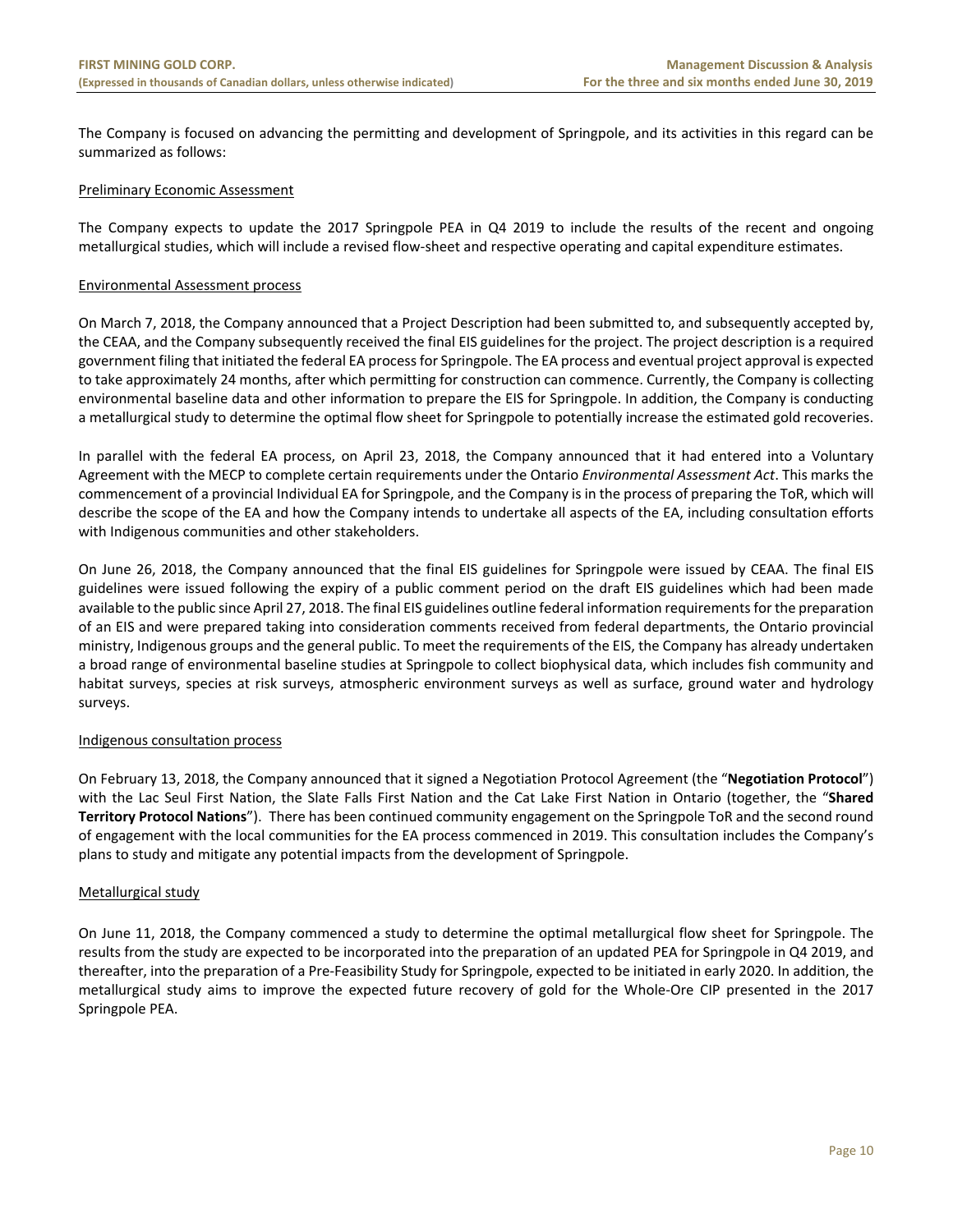On February 19, 2019, the Company announced interim metallurgical test results which indicated the potential for significant increases in the ultimate recovery of both gold and silver from the project. Flotation tests achieved total recoveries of 90.6% for gold and 95.1% for silver through flotation followed by separate cyanide leaching of both concentrate and flotation tails. This represents a 13.2% increase in gold recovery and an 11.9% increase in silver recovery over the Whole‐Ore CIP flowsheet presented in the 2017 Springpole PEA, which demonstrated recovery levels of 80% for gold and 85% for silver.

The next stage of metallurgical testing will involve further investigation into flotation, fine and ultrafine grinding alternatives, and potential pre‐flotation removal of silicate gangue and will eventually lead to locked cycle metallurgical testing to confirm the final processing flowsheet. This final flowsheet will be selected after completing trade‐off studies on capital and operating costs prior to commencing a Pre‐Feasibility Study for Springpole.

# Geotechnical coffer dam drilling

On April 19, 2018, the Company announced the completion of the geotechnical drilling program to investigate the lake bed sediments and bedrock along the proposed alignment of the coffer dam at Springpole. The pre‐feasibility level geotechnical drilling program has been completed over the approximately 800 m long footprint of the three coffer dams which are required to dewater the north bay of Springpole Lake.

# **Goldlund, Ontario**

The Goldlund property covers an area of 28,277 hectares in northwestern Ontario, and consists of 27 patented claims, 1,349 mining claims, 1 mining lease, and 1 License of Occupation. Rocks at the property consist of a volcanic sequence about 1.5 km wide. This north‐easterly striking volcanic sequence is intruded by several granodiorite sills. These sills are the host rock of the gold mineralization. These strata‐parallel intrusions are known to extend for over 50 km along the strike of the property. A number of historic gold occurrences are present on the property. The majority of identified mineralization is hosted within the Central and Southern Volcanic Belts and historic production demonstrates the presence of small zones of higher-grade mineralization. A technical report titled "Technical Report and Resource Estimation Update – Goldlund Project, Sioux Lookout, ON", prepared by WSP in accordance with NI 43‐101, was filed on SEDAR on April 1, 2019, and is available under the Company's SEDAR profile at www.sedar.com and on the Company's website at www.firstmininggold.com.

Mining at Goldlund in the 1980s produced approximately 90,700 tonnes of ore grading 4.23 g/t Au from underground and 39,000 tonnes of ore grading 4.80 g/t from a small open pit. The project has year‐round road access from Ontario Highway 72, which is 2 km to the south, and regional power lines are located 15 km to the north.

# 2019 drill program

On June 24, 2019, the Company announced the commencement of drilling at Goldlund. The initial work program at Miller includes 3,000 m of step-out drilling, consisting of 14 drill holes planned along strike, both to the northeast and southwest of the area drilled in 2018. The drilling will test a total strike length of up to 900 m, along 50 m to 200 m centres. The work plan follows on the strong results achieved in 2018, which included 108 m of 2.43 g/t gold (see news release dated March 27, 2019 for final Miller results). None of the 2018 drill results from Miller were included in the 2019 updated mineral resource estimate for Goldlund. Further drilling at Miller in 2019 will be determined after this initial step-out phase, with additional metres available to continue methodically testing the strike extent as well as for in‐fill drilling.

For the year 2018, the Company spent approximately \$2,411 for exploration expenditures on the Goldlund property, including approximately 5,000 m of in‐fill drilling and 1,850 m for regional exploration drilling along the property's 50 km strike length. The early results from the Miller prospect indicate that the entire width of the sill/dyke appears receptive to gold mineralization and this mineralization remains open along strike in both directions and also at depth.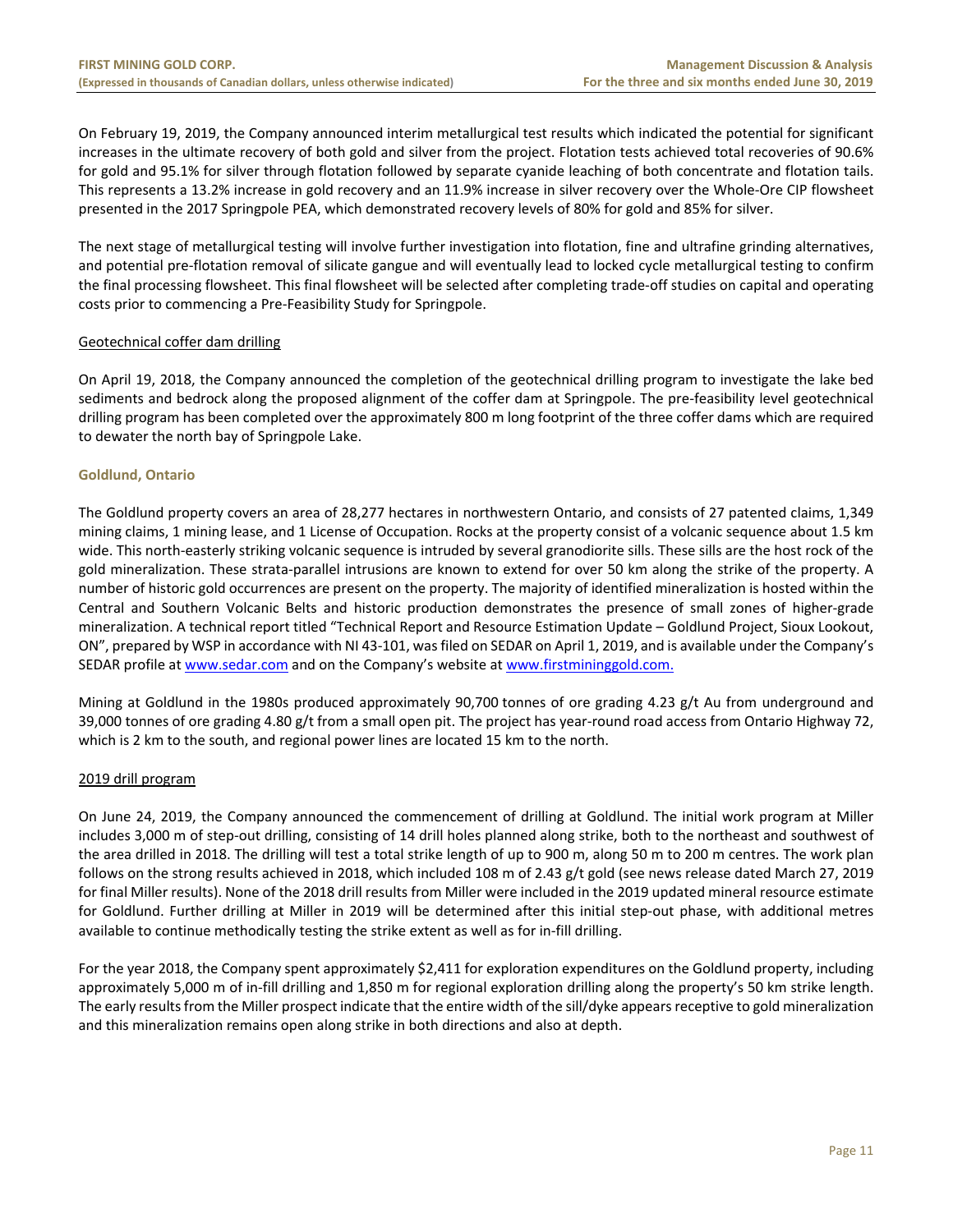# Resource drilling

The Company's Phase 1 drilling campaign at Goldlund concluded in June 2017 and comprised 100 holes for approximately 24,300 m. The Company commenced its Phase 2 drilling campaign in late 2017 and completed that drilling campaign in March 2018. The Phase 2 drilling campaign comprised 42 holes for approximately 16,000 m, of which 38 holes were new drill holes and the other 4 holes were holes that were originally drilled during the Phase 1 drilling campaign and were extended at depth during the Phase 2 drilling campaign. Eleven sets of assays results were announced between April 25, 2017 and May 15, 2018 for both the Phase 1 and 2 drilling campaigns. For further details regarding the assay results please see the Company's news releases for the period from April 25, 2017 to May 15, 2018.

| <b>Phase</b>   | <b>Hole</b>    | <b>Metres</b> | Grade         |
|----------------|----------------|---------------|---------------|
| $\overline{2}$ | Hole GL-17-136 | 72.0          | $6.26$ g/t Au |
|                | Including      | 1.1           | 367.00 g/t Au |
| $\overline{2}$ | Hole GL-17-106 | 202.0         | 1.39 g/t Au   |
|                | including      | 2.0           | 43.28 g/t Au  |
| $\mathbf{1}$   | Hole GL-17-084 | 34.0          | 3.91 g/t Au   |
|                | including      | 2.0           | 41.93 g/t Au  |
| $\mathbf{1}$   | Hole GL-17-032 | 64.5          | 3.25 g/t Au   |
|                | Including      | 0.5           | 335.76 g/t Au |
| $\mathbf{1}$   | Hole GL-17-059 | 70.5          | $2.50$ g/t Au |
|                | Including      | 0.5           | 186.49 g/t Au |
| $\mathbf{1}$   | Hole GL-17-053 | 179.0         | $1.13$ g/t Au |
|                | Including      | 2.0           | 12.07 g/t Au  |
| $\mathbf{1}$   | Hole GL-17-014 | 6.0           | 30.69 g/t Au  |
|                | Including      | 2.0           | 91.63 g/t Au  |

Highlights of the released Goldlund resource drilling results are as follows:

# Regional drilling

Following the Phase 1 and 2 drilling campaigns, the Company commenced a regional exploration drilling campaign at Goldlund in June 2018. The exploration drilling campaign focused on showings at the Miller, Eaglelund and Miles targets, which are approximately 10 km northeast of the current resource area, and include 16 holes totaling 688 m.

Final fire assay results and partial metallic screen fire assay results for the Miller prospect were announced on August 20, 2018, September 20, 2018 and March 27, 2019, respectively. The early results from the Miller prospect indicate that the entire width of the sill/dyke appears receptive to gold mineralization and this mineralization remains open along strike in both directions and also at depth.

In addition to the highlights of the Miller prospect drilling results noted below, please see the Company's news releases dated August 20, 2018, September 20, 2018 and March 27, 2019 for further details regarding the assay results, which include seven diamond drill holes at the Eaglelund prospect, and one diamond drill hole at the Miles prospect. This completed this phase of the Company's 2018 regional drill program at Goldlund.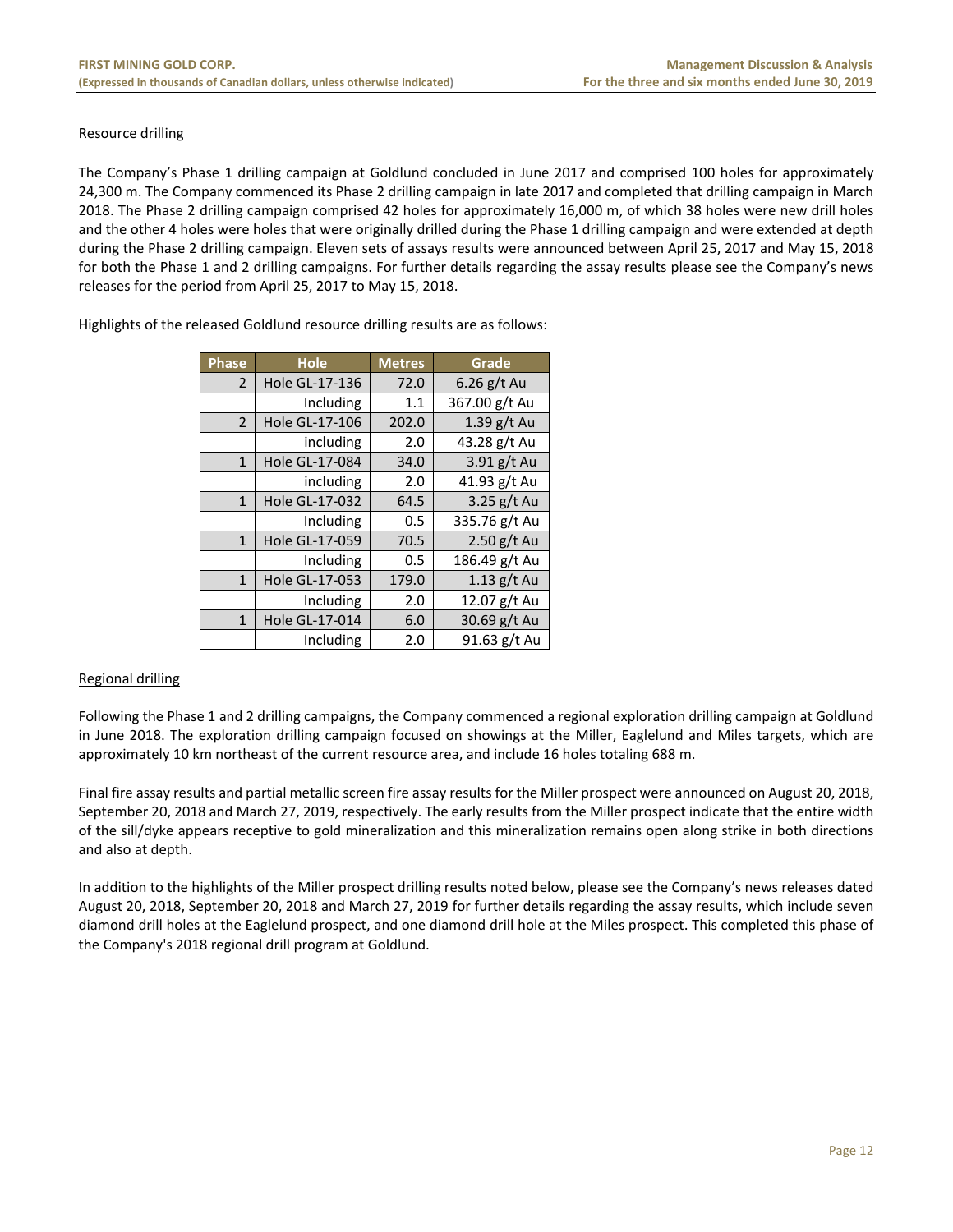| Hole           | <b>Metres</b> | Grade         |
|----------------|---------------|---------------|
| Hole MI-18-001 | 107.6         | $0.42$ g/t Au |
| including      | 73.6          | $0.55$ g/t Au |
| Hole MI-18-002 | 142.1         | $1.90$ g/t Au |
| including      | 108.0         | $2.43$ g/t Au |
| Hole MI-18-003 | 48.0          | $1.17$ g/t Au |
| including      | 15.0          | $1.70$ g/t Au |
| Hole MI-18-004 | 23.8          | $0.54$ g/t Au |
| including      | 5.8           | 1.40 g/t Au   |
| Hole MI-18-005 | 10.0          | $0.45$ g/t Au |
| and            | 1.0           | 4.18 g/t Au   |
| Hole MI-18-006 | 22.0          | $0.70$ g/t Au |
| including      | 0.38          | 20.80 g/t Au  |
| Hole MI-18-007 | 49.0          | $2.58$ g/t Au |
| including      | 21.5          | 5.54 g/t Au   |
| Hole MI-18-008 | 14.0          | $0.63$ g/t Au |
| including      | 2.5           | $1.85$ g/t Au |

Highlights of the released Miller prospect drilling results are as follows:

# **Hope Brook, Newfoundland**

The Hope Brook property covers an area of 26,650 hectares in Newfoundland, including 6 mineral licenses, with a deposit hosted by pyritic silicified zones occurring within a deformed, strike‐extensive advanced argillic alteration zone. A technical report titled "2015 Mineral Resource Estimate Technical Report for the Hope Brook Gold Project, Newfoundland and Labrador, Canada", prepared by Mercator Geological Services Limited in accordance with NI 43‐101, was filed by the Company on SEDAR on November 27, 2015, and is available under the Company's SEDAR at www.sedar.com profile and on the Company's website at www.firstmininggold.com.

The resource covers 1.5 km of an 8 km mineralized structure. Substantial infrastructure at the property includes a ramp to 350 m below surface with vent raise, line‐power to site, commercial barge and landing craft ramp, air strip, and a strong local labour force. Hope Brook was a former operating gold mine that produced 752,163 oz. Au from 1987 to 1997.

In September 2017, the Company completed approximately 850 m of drilling to identify new areas of mineralization within the Ironbound Hill target which is located approximately 25 km from the main resource area and 8 km from Highway 480.

The Company continues to collect environmental baseline data for permitting and the understanding of site environmental conditions.

In Q3 2019, the Company plans to undertake a waste rock characterization and economic study of marketable aggregates at the Hope Brook site. In addition, low cost geological mapping and soil sampling is planned. Surface and groundwater programs will continue for environmental data collection purposes.

# **Cameron, Ontario**

The Cameron property covers an area of 48,807 hectares in Northern Ontario and comprises 24 patented claims, 2,348 mining claims, 4 mining leases, and 7 Licenses of Occupation. The Cameron deposit is a greenstone‐hosted gold deposit and the mineralization is mainly hosted in mafic volcanic rocks within a northwest trending shear zone (Cameron Lake Shear Zone) which dips steeply to the north east. A technical report titled "Technical Report on the Cameron Gold Deposit, Ontario, Canada", prepared by Optiro Pty Limited in accordance with Ni 43‐101, was filed on SEDAR on March 22, 2017, and is available under the Company's SEDAR profile at www.sedar.com and on the Company's website at www.firstmininggold.com. There is year-round road access to the property from the nearby highway and power lines within 20 km.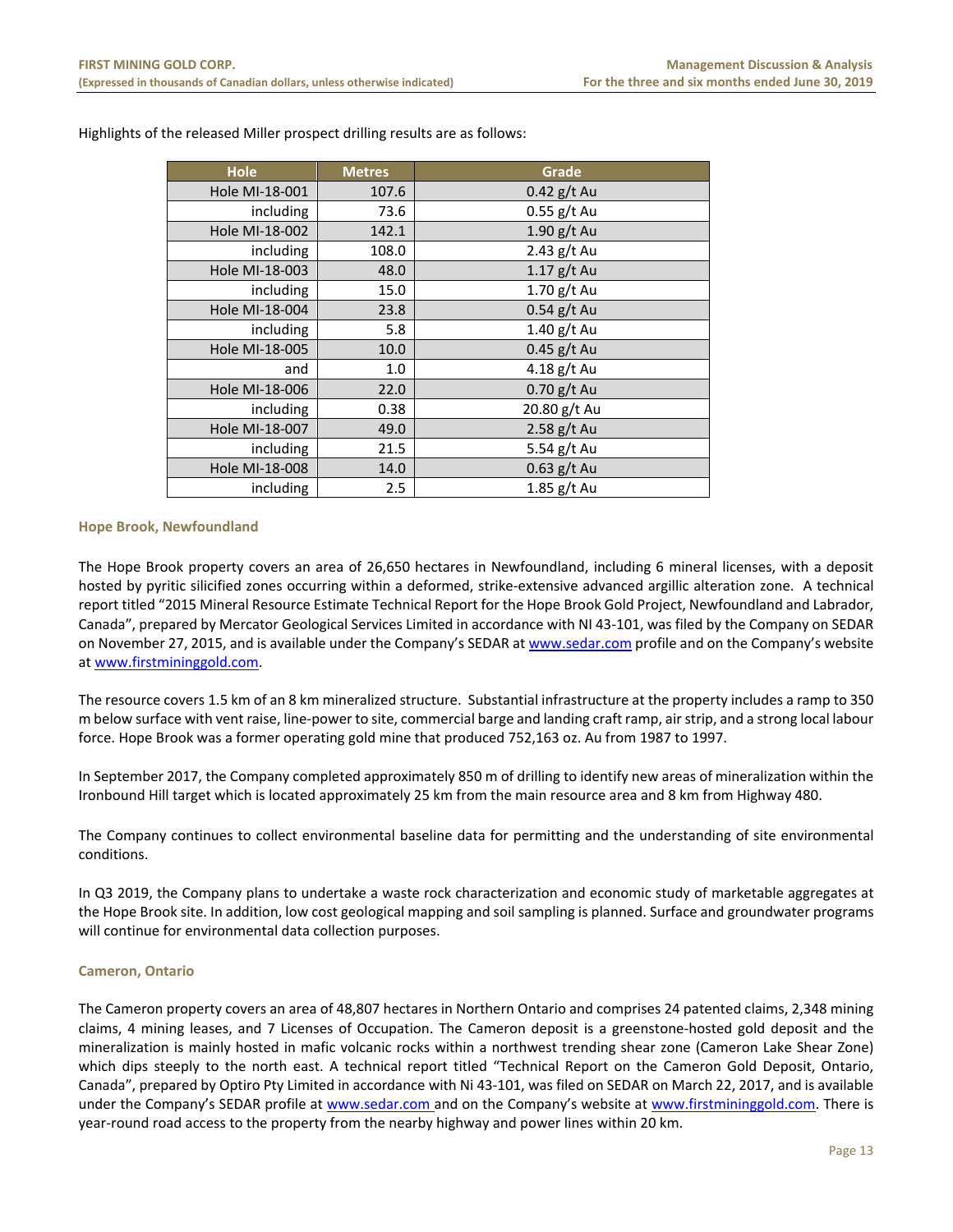During 2018, the Company conducted minimal environmental studies, including fish community and habitat surveys as well as hydrology surveys, to support a potential environmental assessment or permitting application in the future.

During the remainder of 2019 an ore sorting test program from existing stockpiles is planned along with low cost maintenance and landscaping work.

# **Pickle Crow, Ontario**

The Pickle Crow project covers an area of 19,633 hectares and comprises 104 patented claims and 932 mining claims. The area is located in northwestern Ontario and is covered by the Treaty Nine First Nations Agreement. A technical report titled "An Updated Mineral Resource Estimate for the Pickle Crow Property, Patricia Mining Division, Northwestern Ontario, Canada", prepared by Micon International Limited in accordance with NI 43‐101 and dated June 15, 2018, was filed on SEDAR on August 23, 2018, and is available under the Company's SEDAR profile at www.sedar.com and on the Company's website at www.firstmininggold.com. Extensive infrastructure in place or proximal to the Pickle Crow project includes a 200 tonne per day gravity mill on site, generators and fuel storage and gravel road access to the property, and the property is within 10 km of a regional airport at Pickle Lake. Pickle Crow was a former high‐grade operating mine until the late 1960s.

In February 2017, the Company completed a 9-hole drilling program comprising approximately 1,300 m. The objectives of this drill program were to test extensions of known vein zones and discover new high‐grade gold mineralization. Gold mineralization was encountered in seven of the nine drill holes and visible gold was intercepted in the lowermost vein zone of the No. 15 Vein structure.

In August 2018, an 85‐hole drilling program was conducted on the historic Pickle Crow tailings, which was split into 4 distinct geographic zones. Of the total 302 m program, 225 m were sampled, and taken on 1 m intervals with intervals as short as 0.3 m where the base of the tails were encountered.

On February 28, 2019, the Company received a letter from the Acting Director, Mine Rehabilitation, at the Ontario Ministry of Energy, Northern Development and Mines, which required the Company to submit a schedule for the development of a closure plan amendment. The Company complied with the requirement and submitted the schedule for the development of a closure plan amendment on March 29, 2019. The submission of a closure plan amendment complete with cost estimates is due on October 31, 2019 and the Company has engaged consultants to assist with developing this plan.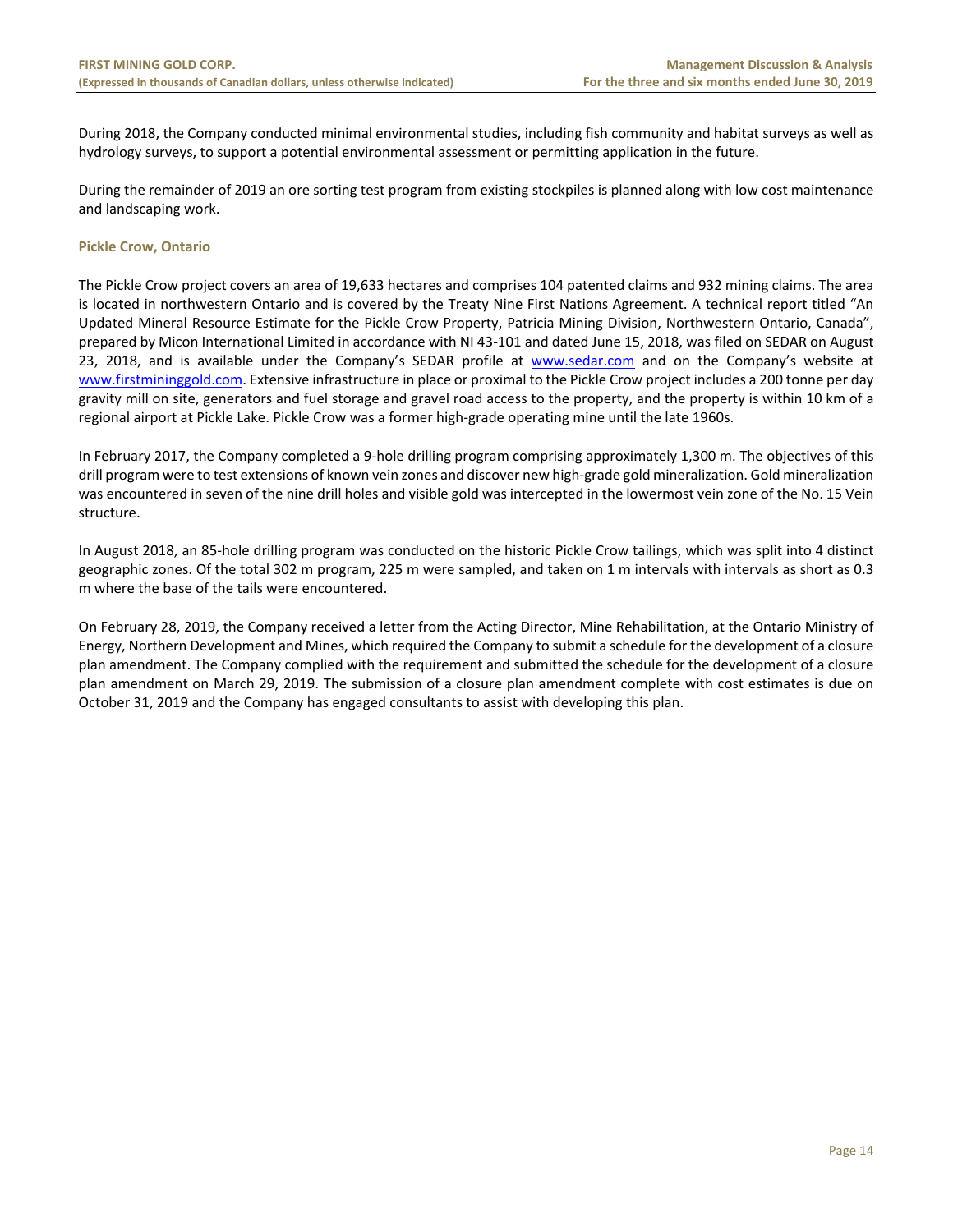# *Tier 2 and 3 Projects*

The following table sets out the Company's Tier 2 and 3 projects by region. These projects are 100% owned by the Company with the exception of Duparquet, in which the Company has a 10% indirect ownership interest in the Duparquet Gold Project and a 100% interest in the Central Duparquet Property.

| Canada                    | <b>Mexico</b>                       | <b>USA</b>               |
|---------------------------|-------------------------------------|--------------------------|
| Duquesne, Québec          | Miranda, Sonora                     | Turquoise Canyon, Nevada |
| Pitt, Québec              | Apache, Sonora                      |                          |
| Duparquet, Québec         | Socorro, Sonora                     |                          |
| Joutel, Québec            | San Ricardo, Sonora                 |                          |
| Morris, Québec            | Los Tamales, Sonora                 |                          |
| Horseshoe Island, Ontario | Puertecitos, Sonora                 |                          |
| Lac Virot, Newfoundland   | Batacosa, Sonora                    |                          |
|                           | Las Margaritas, Durango (see below) |                          |
|                           | Geranio, Oaxaca                     |                          |
|                           | Lachatao, Oaxaca                    |                          |
|                           | El Roble, Oaxaca                    |                          |

For further information on the Company's Tier 2 and 3 projects, see the Company's Annual Information Form or MD&A for the year ended December 31, 2018 which are both available under the Company's SEDAR profile at www.sedar.com, as an exhibit to the Company's Form 40-F on EDGAR at www.sec.gov, and on the Company's website at www.firstmininggold.com.

# **NSR on the Duquesne Gold Project, Québec**

In connection with an agreement entered into on July 31, 2012 prior to its acquisition by First Mining, Clifton Star Resources Inc. ("**Clifton Star**") purchased a 0.5% NSR royalty on the Duquesne project for \$1,000 in cash. Per the terms of this agreement, beginning June 2019, the remaining NSR of 2.5% must be purchased over the ensuing five years in tranches of 0.5% for \$1,000 for each tranche. Management is currently in negotiations with the royalty owners regarding potential amendments to the timing and amount of any future payments related to this project.

# **Option Agreement on the Las Margaritas Gold Project, Mexico**

On July 30, 2018, the Company entered into an option agreement (the "**Option Agreement**") with Gainey Capital Corp. ("**Gainey**"), (TSX‐V: GNC) , granting Gainey the right to earn a 100% interest in First Mining's Las Margaritas gold project ("**Las Margaritas**") located in the State of Durango, Mexico.

Under the terms of the Option Agreement, Gainey can elect to make share or cash payments to the Company for aggregate consideration of between \$900 and \$1,015 over the four-year option period. In addition, as per the terms of the Option Agreement, Gainey will undertake the following:

- Annual payments to the Company of USD \$25,000 in September 2018 (paid), September 2019, September 2020 and USD \$250,000 in September 2021 in connection with an existing agreement on the property; and
- Exploration expenditures totaling USD \$1,000,000 over the four-year option period on Las Margaritas.

Upon completion of the four-year option period and satisfaction of the above payment and exploration expenditure requirements, Gainey will obtain a 100% ownership interest in Las Margaritas, and First Mining will retain a 2% net smelter returns ("**NSR**") royalty interest, with Gainey having the right to buy back 1% of the NSR royalty interest for USD \$1,000,000 up until the first anniversary of the commencement of commercial production at Las Margaritas. As at June 30, 2019, the carrying value of Las Margaritas property is \$98 (December 31, 2018 – \$244).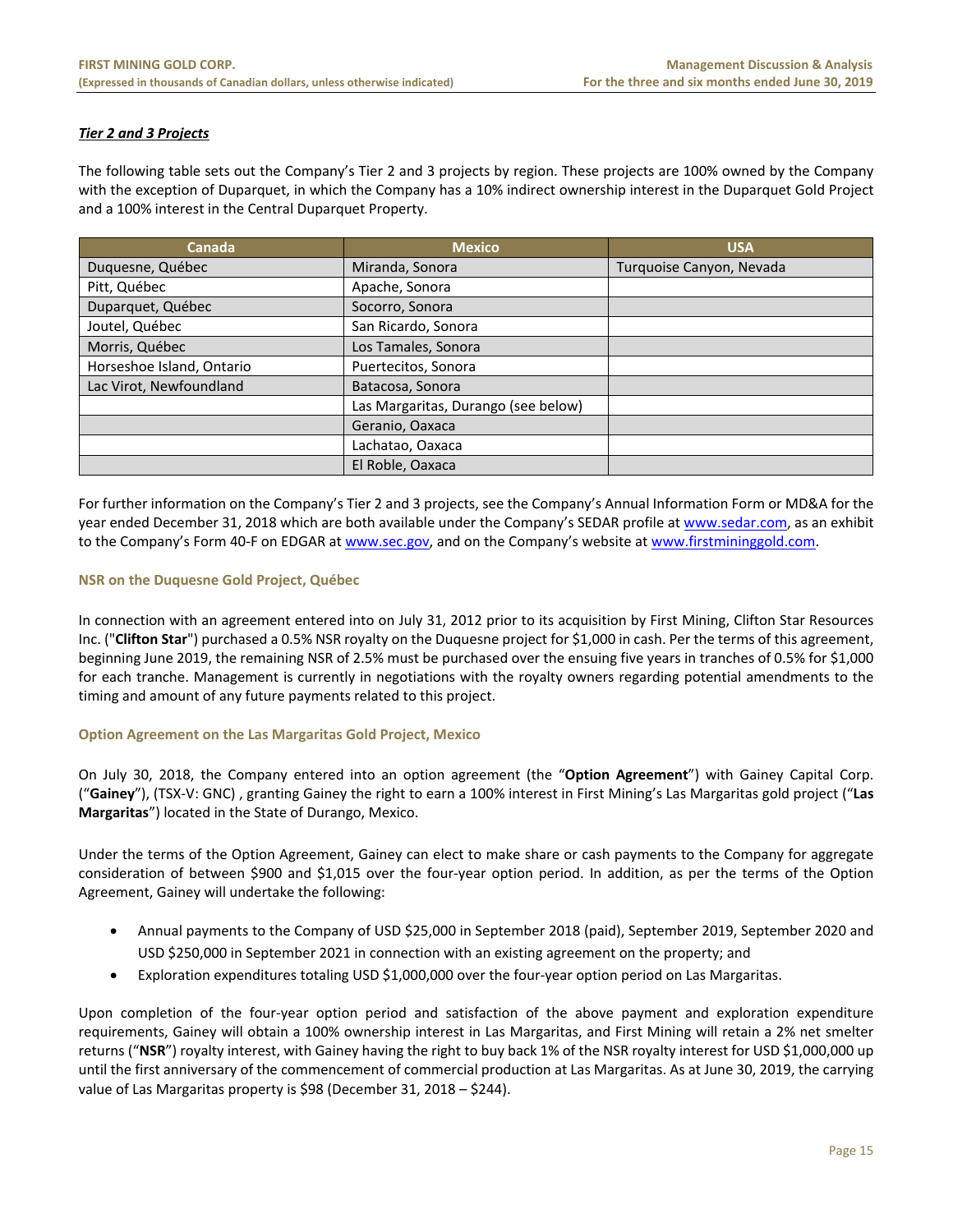The transaction and the issuance of Gainey's common shares pursuant to the Option Agreement were approved by the TSX‐V on March 27, 2019. During the six months ended June 30, 2019, the Company received initial consideration in the form of Gainey shares with a fair value of \$171 on the date of receipt and cash of \$12 relating to value‐added tax in Mexico under the terms of the Option Agreement.

# **SUMMARY OF QUARTERLY FINANCIAL INFORMATION**

|                                                                                 | 2019-Q2        | 2019-Q1                        |    | 2018-Q4 |    | 2018-Q3 | 2018-Q2                        | 2018-Q1        |         | 2017-Q4  | 2017-Q3        |
|---------------------------------------------------------------------------------|----------------|--------------------------------|----|---------|----|---------|--------------------------------|----------------|---------|----------|----------------|
| <b>Financial Results:</b>                                                       |                |                                |    |         |    |         |                                |                |         |          |                |
| Net Loss                                                                        | \$<br>(1, 315) | \$<br>(1, 727)                 | Ś  | (5,658) | Ŝ. | (937)   | \$<br>(1, 298)                 | \$<br>(3, 752) | $\zeta$ | (1, 237) | \$<br>(1, 296) |
| Net Loss Excluding<br>Certain Non-cash<br>Items $(1)(2)$                        | (840)          | (1, 153)                       |    | (1,085) |    | (910)   | (1,213)                        | (1,224)        |         | (1,217)  | (1, 197)       |
| <b>Basic and Diluted Net</b><br>Loss Per Share (in<br>$dollars)$ <sup>(3)</sup> | (0.00)         | (0.00)                         |    | (0.01)  |    | (0.00)  | (0.00)                         | (0.01)         |         | (0.01)   | (0.00)         |
| <b>Financial Position:</b>                                                      |                |                                |    |         |    |         |                                |                |         |          |                |
| Cash and Cash<br>Equivalents                                                    | 8,396          | 3,059                          |    | 5,115   |    | 6,950   | 9,585                          | 12,289         |         | 15,400   | 18,291         |
| Working Capital <sup>(1)</sup>                                                  | 10,627         | 5,491                          |    | 7,536   |    | 9,688   | 12,463                         | 16,016         |         | 19,401   | 23,411         |
| <b>Mineral Properties</b>                                                       | 246,411        | 245,169                        |    | 244,129 |    | 246,652 | 245,199                        | 243,895        |         | 239,871  | 237,413        |
|                                                                                 |                |                                |    |         |    |         |                                |                |         |          |                |
| <b>Total Assets</b>                                                             | 263,381        | 256,463                        |    | 257,532 |    | 262,146 | 263,586                        | 266,704        |         | 265,736  | 267,208        |
| <b>Total Non-Current</b><br>Liabilities                                         | \$<br>$\sim$   | \$<br>$\overline{\phantom{a}}$ | \$ | ٠       | \$ | $\sim$  | \$<br>$\overline{\phantom{a}}$ | \$<br>$\sim$   | \$      | $\sim$   | \$             |

(1) These are non‐IFRS measures with no standardized meaning under IFRS. For further information and a detailed reconciliation, please refer to the section in this MD&A titled "Non‐IFRS Measures".

(2) "The certain non‐cash items excluded" refers to the "Share‐based Payments" and "Write‐down of Mineral Properties".

(3) The basic and diluted loss per share calculations result in the same amount due to the anti‐dilutive effect of outstanding stock options and warrants in all periods.

# **Quarterly results are discussed relative to the preceding quarter's results in the following paragraphs.**

The most significant variance in net loss quarter to quarter is due to non‐cash share‐based payments expense, which comprises the timing of stock option grants and associated vesting, the number of underlying options granted and the associated fair value dollar amount calculated at the time of the grant. In 2019‐Q2 there was a decrease in marketing expenses compared to 2019‐Q1. In 2019‐Q1 there was an increase in marketing expenses compared to 2018‐Q4, which resulted in a higher net loss in 2019‐Q1. Furthermore, in 2018‐Q4 there was a \$4,181 non‐cash write‐down of Mexican mineral properties and a non‐recurring severance payment of \$300. In 2018‐Q3 and 2017‐Q3 there was a decrease in marketing expenses as to 2018‐Q2 and 2017‐Q2, respectively, due to decreases in marketing expenses. In 2017‐Q2, there were additional transfer agent and filing fees and professional fees in connection with Toronto Stock Exchange ("**TSX**") initial listing fees, which resulted from the Company's graduation to the TSX from the TSX Venture Exchange ("**TSX‐V**").

In terms of cash and cash equivalents, variances between quarters depend on the amount, type and timing of work being performed on the Company's mineral property portfolio, classified under investing activities in the interim statements of cash flows. In 2019‐Q2, the Company completed a non‐brokered private placement financing including the issue of flow‐through common shares, which provided net cash inflows of \$7,270, classified under financing activities in the interim statements of cash flows. This is in addition to other non-recurring events such as in Q2-2017 when the Company repaid its outstanding loans payable and settled its debenture liability.

The fluctuation in total assets from one quarter to the next is primarily a function of decreases in cash used to fund operating activities, increases in cash from private placements, changes in the fair value of marketable securities, and additions to or write-down of mineral property balances. It is worth noting that cash used in investing activities for the purposes of exploration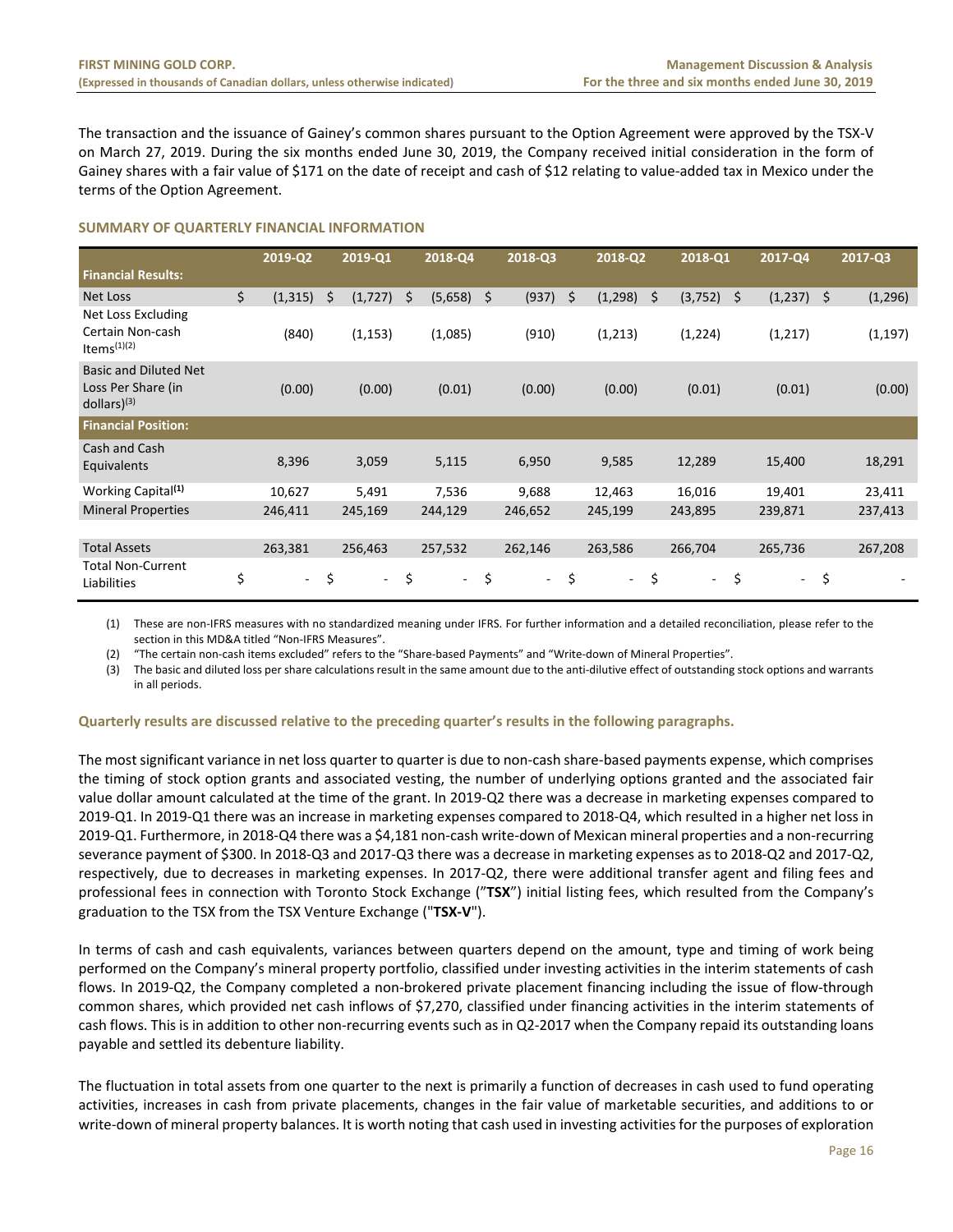and development work being performed on the Company's mineral properties remains within total assets, given these amounts are capitalized in connection with the Company's accounting policies.

# **MINERAL PROPERTY BALANCES**

As at June 30, 2019 and December 31, 2018, the Company had capitalized the following acquisition, exploration and evaluation costs to its mineral properties:

|                     | <b>Balance</b><br><b>December 31, 2018</b> |         | 2019<br>expenditures |    | <b>Option payments</b><br>and expenditures<br>recovered |    | <b>Currency</b><br>translation<br>adjustments |    | <b>Disposal or write-</b><br>down of mineral<br>properties |    | <b>Balance</b><br>June 30, 2019 |
|---------------------|--------------------------------------------|---------|----------------------|----|---------------------------------------------------------|----|-----------------------------------------------|----|------------------------------------------------------------|----|---------------------------------|
| Springpole          | \$<br>73,378                               | $\zeta$ | 1,489                | \$ |                                                         | Ś  |                                               | Ś  |                                                            | Ś  | 74,867                          |
| Goldlund            | 96,604                                     |         | 645                  |    | $\overline{\phantom{a}}$                                |    | $\overline{\phantom{a}}$                      |    | ۰                                                          |    | 97,249                          |
| Hope Brook          | 19,581                                     |         | 168                  |    | $\qquad \qquad$                                         |    | $\qquad \qquad \blacksquare$                  |    | -                                                          |    | 19,749                          |
| Cameron             | 27,032                                     |         | 105                  |    | ۰                                                       |    | $\overline{\phantom{a}}$                      |    | ۰                                                          |    | 27,137                          |
| <b>Pickle Crow</b>  | 16,754                                     |         | 71                   |    | (50)                                                    |    | $\overline{\phantom{a}}$                      |    | ۰.                                                         |    | 16,775                          |
| Duguesne            | 5,091                                      |         | 11                   |    | ۰                                                       |    | ۰                                             |    | ۰                                                          |    | 5,102                           |
| Pitt                | 2,082                                      |         |                      |    | $\qquad \qquad$                                         |    | $\overline{\phantom{a}}$                      |    | $\overline{\phantom{0}}$                                   |    | 2,083                           |
| <b>Others</b>       | 2,559                                      |         | 20                   |    | $\overline{\phantom{a}}$                                |    | $\overline{\phantom{a}}$                      |    | ۰                                                          |    | 2,579                           |
| <b>Canada Total</b> | \$<br>243,081                              | \$      | 2,510                | \$ | (50)                                                    | \$ | $\overline{\phantom{0}}$                      | Ŝ  | -                                                          | \$ | 245,541                         |
| Mexico              | 244                                        |         | 36                   |    | (175)                                                   |    | (7)                                           |    | ۰                                                          |    | 98                              |
| <b>USA</b>          | 804                                        |         | -                    |    | $\overline{\phantom{a}}$                                |    | (32)                                          |    | -                                                          |    | 772                             |
| Total               | \$<br>244,129                              | \$      | 2,546                | \$ | (225) \$                                                |    | (39)                                          | \$ | -                                                          |    | 246,411                         |

|                     | <b>Balance</b><br><b>December 31, 2017</b> |     | 2018<br>expenditures |     | <b>Option payments</b><br>and expenditures<br>recovered |    | <b>Currency</b><br>translation<br>adjustments |    | <b>Disposal or write-</b><br>down of mineral<br>properties |    | <b>Balance</b><br>December 31, 2018 |
|---------------------|--------------------------------------------|-----|----------------------|-----|---------------------------------------------------------|----|-----------------------------------------------|----|------------------------------------------------------------|----|-------------------------------------|
| Springpole          | \$<br>70,398                               | \$  | 2,980                | \$  | -                                                       | \$ | -                                             | \$ |                                                            | \$ | 73,378                              |
| Goldlund            | 93,807                                     |     | 2,797                |     | ٠                                                       |    | ۰                                             |    | $\overline{\phantom{a}}$                                   |    | 96,604                              |
| Hope Brook          | 18,665                                     |     | 916                  |     | ۰.                                                      |    | -                                             |    | $\overline{\phantom{a}}$                                   |    | 19,581                              |
| Cameron             | 26,676                                     |     | 356                  |     | ۰.                                                      |    | -                                             |    | -                                                          |    | 27,032                              |
| <b>Pickle Crow</b>  | 16,496                                     |     | 258                  |     | ٠                                                       |    | -                                             |    | $\overline{\phantom{a}}$                                   |    | 16,754                              |
| Duquesne            | 5,053                                      |     | 38                   |     | ۰.                                                      |    | ۰.                                            |    | -                                                          |    | 5,091                               |
| Pitt                | 2,080                                      |     | $\overline{2}$       |     | -                                                       |    | -                                             |    | $\overline{\phantom{0}}$                                   |    | 2,082                               |
| <b>Others</b>       | 2,515                                      |     | 44                   |     | ٠                                                       |    | ۰                                             |    | ٠                                                          |    | 2,559                               |
| <b>Canada Total</b> | \$<br>235,690                              | Ś.  | 7,391                | \$  | $\overline{\phantom{a}}$                                | \$ | $\overline{\phantom{0}}$                      | \$ | $\overline{\phantom{0}}$                                   | Ś  | 243,081                             |
| Mexico              | 3,483                                      |     | 626                  |     | (33)                                                    |    | 349                                           |    | (4, 181)                                                   |    | 244                                 |
| <b>USA</b>          | 698                                        |     | 43                   |     | Ξ.                                                      |    | 63                                            |    | $\overline{\phantom{a}}$                                   |    | 804                                 |
| <b>Total</b>        | \$<br>239,871                              | \$. | 8,060                | \$. | $(33)$ \$                                               |    | 412                                           | \$ | $(4, 181)$ \$                                              |    | 244,129                             |

The Company continues with its environmental data collection, permitting and Indigenous consultation processes at its Tier 1 Canadian mineral properties, focusing on Springpole and Goldlund. At Springpole, the goal in 2019 is to complete the Updated Springpole PEA and continue to advance permitting. At Goldlund, the focus in 2019 is to follow up on the successful 2018 regional drill program by continuing step-out drilling at the Miller prospect and to continue to define the broader regional potential of the project. Regarding First Mining's broader gold asset portfolio, including the Pickle Crow, Hope Brook and Cameron projects, the priority is to complete low‐spend, incremental work, including baseline environmental studies, internal scoping studies and potential reconnaissance mapping and exploration work.

In addition to the above \$246,411 mineral property balances, \$4,417 is recorded as mineral property investments on the statements of financial position, which represents the Company's 10% indirect interest in the Duparquet Gold Project in Québec, Canada.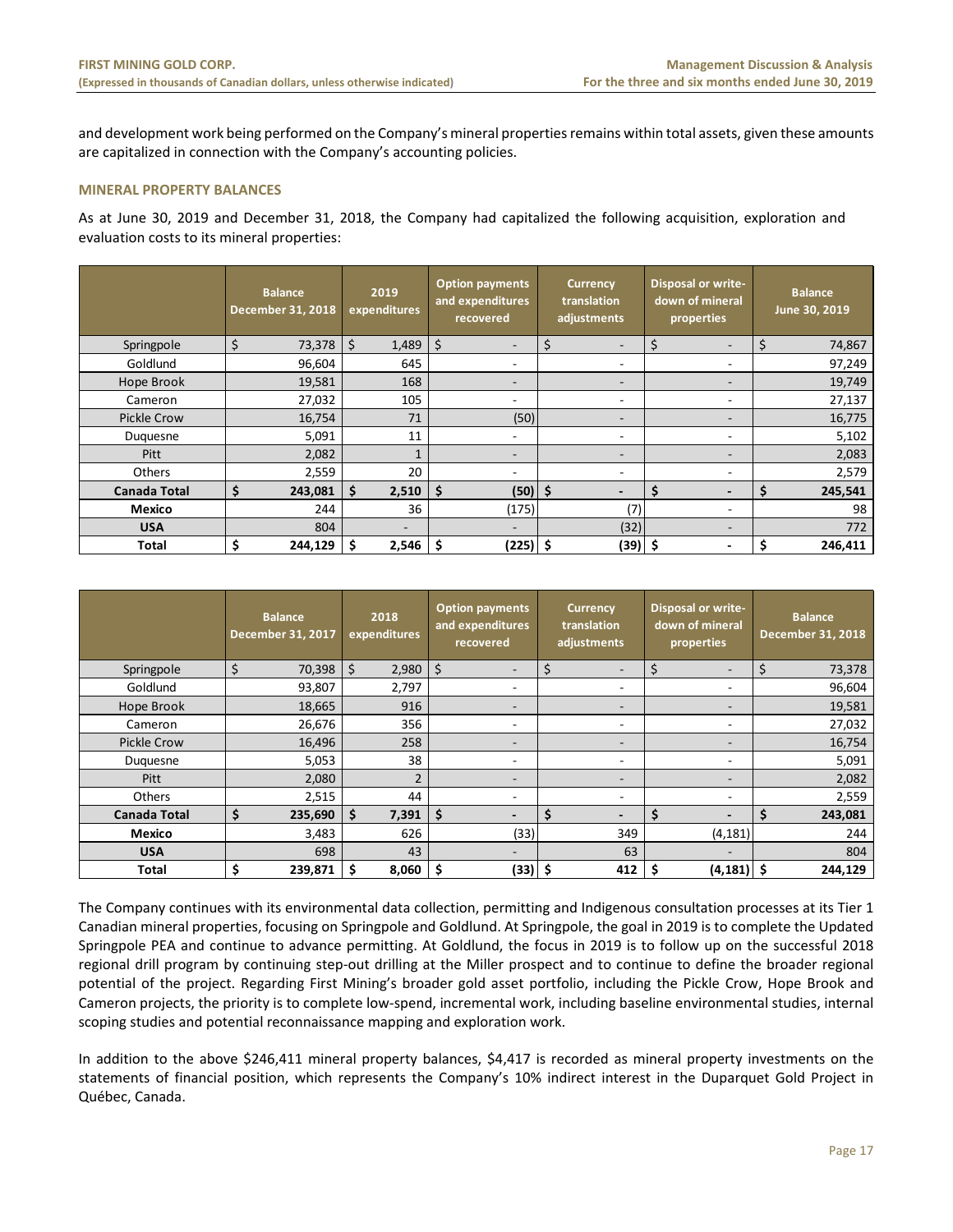The Company's \$2,546 expenditures on mineral properties during the six months ended June 30, 2019 (six months ended June 30, 2018 – \$5,098) are primarily related to the following:

# **Springpole**

During the six months ended June 30, 2019, the Company incurred expenditures of \$410 for its site employees' salaries and management salary allocations, \$200 in connection with the completion of metallurgical test work, and \$108 in connection with the continuation of environmental fieldwork. In addition, \$228 of expenditures for certain annual advanced royalty payments and \$166 in fuel charges were made in the first half of 2019 at Springpole. In the prior year period, the Company incurred costs of \$326 related to submitting its Project Description to the CEAA, completion of its fish habitat report on Springpole Lake and ongoing environmental assessment work. In addition, \$213 of expenditures were incurred for the 2018 geotechnical drilling to test the footing locations of the proposed Springpole Lake coffer dams.

# **Goldlund**

During the six months ended June 30, 2019, the Company incurred \$45 in connection with the reporting of an updated mineral resource estimate for Goldlund, which incorporated management salary allocations. In contrast, the prior year period included \$1,354 of expenditures in relation to the completion of the Goldlund Phase 2 drilling campaign of approximately 7,000 metres.

# **Hope Brook**

During the six months ended June 30, 2019, the Company made its annual advanced royalty payment of \$20 on the Hope Brook project and conducted aquatic environmental baseline studies. In the prior year, \$100 was incurred on renewing certain property licenses which is required every 5 years.

# **Other mineral properties**

Excluding the above mineral properties, net expenditures on the Company's remaining mineral properties were \$19 in the first half of 2019 compared with net expenditures of \$918 in 2018. The main decrease was due to lower expenditures in Mexico, as a result of reductions in concession tax payments on the properties. In addition, the Company received initial consideration from Gainey pursuant to the Option Agreement, which was recorded as a recovery. In the first half of 2018, Mexican expenditures amounted to \$551 compared to the net recoveries of \$139 (expenditures of \$36 and recoveries of \$175) in the first half of 2019.

# **Share‐based payments (non‐cash)**

During the six months ended June 30, 2019, the Company capitalized \$363 in share-based payments compared to \$889 in 2018, which is predominantly a function of the lower number of options granted and the lower fair value per option.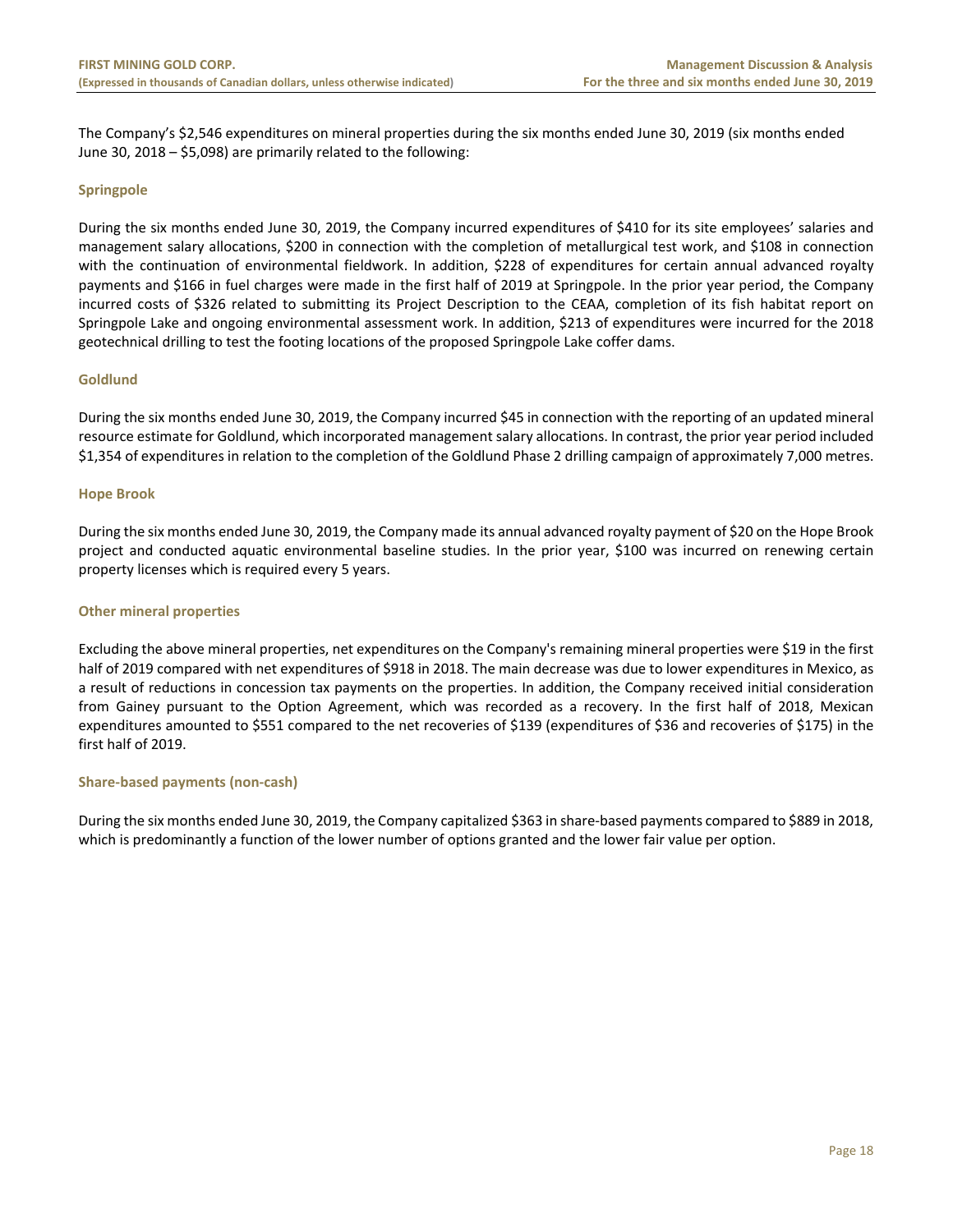## **RESULTS OF CONTINUING OPERATIONS**

#### *For the three and six months ended June 30, 2019 and 2018*

Unless otherwise stated, the following financial data was prepared on a basis consistent with IFRS:

|                                                  | Three months ended June 30 |              |          |              | Six months ended June 30 |          |  |
|--------------------------------------------------|----------------------------|--------------|----------|--------------|--------------------------|----------|--|
|                                                  | 2019                       |              | 2018     |              | 2019                     | 2018     |  |
|                                                  |                            |              |          |              |                          |          |  |
| <b>EXPENDITURES</b>                              |                            |              |          |              |                          |          |  |
| General and administration                       | \$                         | 539 \$       |          | 540 \$       | $1,076$ \$               | 1,148    |  |
| Exploration and evaluation                       |                            | 189          |          | 143          | 377                      | 322      |  |
| Investor relations and marketing communications  |                            | 103          |          | 532          | 517                      | 885      |  |
| Corporate development and due diligence          |                            | 50           |          | 39           | 82                       | 138      |  |
| Share-based payments (non-cash)                  |                            | 475          |          | 85           | 1,049                    | 2,613    |  |
| Loss from operational activities                 |                            | (1, 356)     | (1, 339) |              | (3, 101)                 | (5, 106) |  |
| <b>OTHER ITEMS</b>                               |                            |              |          |              |                          |          |  |
| Foreign exchange loss                            |                            | (2)          |          | (9)          | (4)                      | (7)      |  |
| Other expenses                                   |                            | (7)          |          | (2)          | (61)                     | (47)     |  |
| Interest and other income                        |                            | 50           |          | 52           | 124                      | 110      |  |
| <b>Net loss</b>                                  | \$                         | $(1,315)$ \$ |          | $(1,298)$ \$ | $(3,042)$ \$             | (5,050)  |  |
| Other comprehensive income (loss)                |                            |              |          |              |                          |          |  |
| Items that will not be reclassified to net loss: |                            |              |          |              |                          |          |  |
| Marketable securities fair value gain (loss)     |                            | 139          | (1, 235) |              | 151                      | (1, 257) |  |
| Items that may be reclassified to net loss:      |                            |              |          |              |                          |          |  |
|                                                  |                            |              |          | 93           |                          | 244      |  |
| Currency translation adjustment                  |                            | (24)         |          |              | (48)                     |          |  |
| Other comprehensive income (loss)                |                            | 115          | (1, 142) |              | 103                      | (1,013)  |  |
|                                                  |                            |              |          |              |                          |          |  |
| <b>Total comprehensive loss</b>                  | \$                         | $(1,200)$ \$ |          | $(2,440)$ \$ | $(2,939)$ \$             | (6,063)  |  |

#### *Second Quarter 2019 Compared to Second Quarter 2018*

For the three months ended June 30, 2019, total operating expenditures increased by \$17 compared to the three months ended June 30, 2018. This change was explained by the following:

#### **Investor relations and marketing communications**

Investor relations and marketing communications decreased by \$429 during the three months ended June 30, 2019, compared to the same period in 2018. This decrease is mainly due to the Company conducting fewer marketing activities during the second quarter of 2019.

#### **Other functional expenditures**

The amounts in general and administration; exploration and evaluation; and corporate development and due diligence were comparable between periods. Exploration and evaluation expenditures consisted of unallocated expenditures not directly attributable to specific mineral properties.

#### **Share‐based payments (non‐cash)**

Share-based payments increased by \$390 during the three months ended June 30, 2019 compared to the same period in 2018, primarily due to a higher number of incentive stock options granted in the second quarter of 2019 (2,750,000 options granted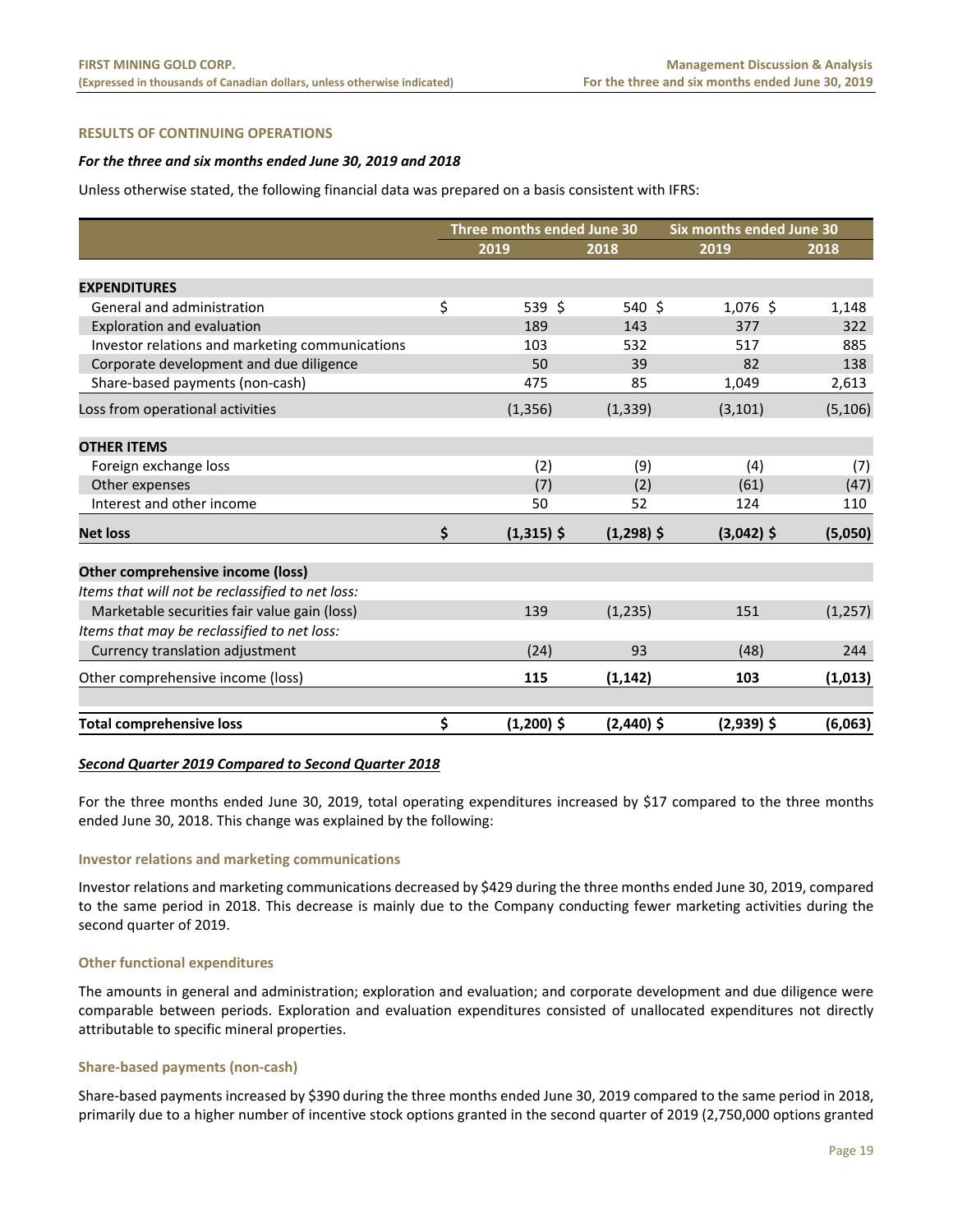in the three months ended June 30, 2019 as compared to 120,000 granted in the three months ended June 30, 2018), and due to vesting of previously granted stock options.

# *Six Months Ended June 30, 2019 Compared to Six Months Ended June 30, 2018*

For the six months ended June 30, 2019, total operating expenditures decreased by \$2,005 compared to the six months ended June 30, 2018. This change was explained by the following:

# **Investor relations and marketing communications**

Investor relations and marketing communications decreased by \$368 during the six months ended June 30, 2019, compared to the same period in 2018. This decrease is mainly due to less marketing activities during the first half of 2019.

# **General and administration**

General and administration decreased by \$72 during the six months ended June 30, 2019, compared to the same period in 2018. This decrease is mainly due to the lower headcount and corresponding lower salaries during the first half of 2019. This decrease is offset by increase in professional fees of \$76 due to heightened activity during the six months ended June 30, 2019.

# **Other functional expenditures**

The amounts in exploration and evaluation; and corporate development and due diligence were comparable between periods. Exploration and evaluation expenditures consisted of unallocated expenditures not directly attributable to specific mineral properties.

# **Share‐based payments (non‐cash)**

Share-based payments decreased by \$1,564 during the six months ended June 30, 2019 compared to the same period in 2018, primarily due to a lower number of incentive stock options granted in the first quarter of 2019 (7,750,000 options granted in the six months ended June 30, 2019 as compared to 9,695,000 granted in the six months ended June 30, 2018), and due to lower fair value per option in 2019 (\$0.20 per option in 2019 compared to \$0.36 per option in 2018).

# **FINANCIAL CONDITION, LIQUIDITY AND CAPITAL RESOURCES**

|                                            |    | Six months ended June 30, |      |          |  |  |  |  |
|--------------------------------------------|----|---------------------------|------|----------|--|--|--|--|
|                                            |    | 2019                      | 2018 |          |  |  |  |  |
| <b>CASH PROVIDED BY (USED IN)</b>          |    |                           |      |          |  |  |  |  |
| Operating activities                       | \$ | $(1,814)$ \$              |      | (1,944)  |  |  |  |  |
| Investing activities                       |    | (2,217)                   |      | (4,804)  |  |  |  |  |
| Financing activities                       |    | 7,313                     |      | 920      |  |  |  |  |
| Foreign exchange effect on cash            |    | (1)                       |      | 13       |  |  |  |  |
| <b>CHANGE IN CASH AND CASH EQUIVALENTS</b> |    | 3,281                     |      | (5, 815) |  |  |  |  |
| Working capital $(1)$                      |    | 10,627                    |      | 12,463   |  |  |  |  |
| Cash and cash equivalents, beginning       |    | 5,115                     |      | 15,400   |  |  |  |  |
| Cash and cash equivalents, ending          | Ś  | $8,396$ \$                |      | 9,585    |  |  |  |  |

(1) Working capital is a non‐IFRS measurement with no standardized meaning under IFRS and may not be comparable to similar financial measures presented by other issuers. For further information and a detailed reconciliation, please see the section "*Non‐IFRS Measures – Working Capital*".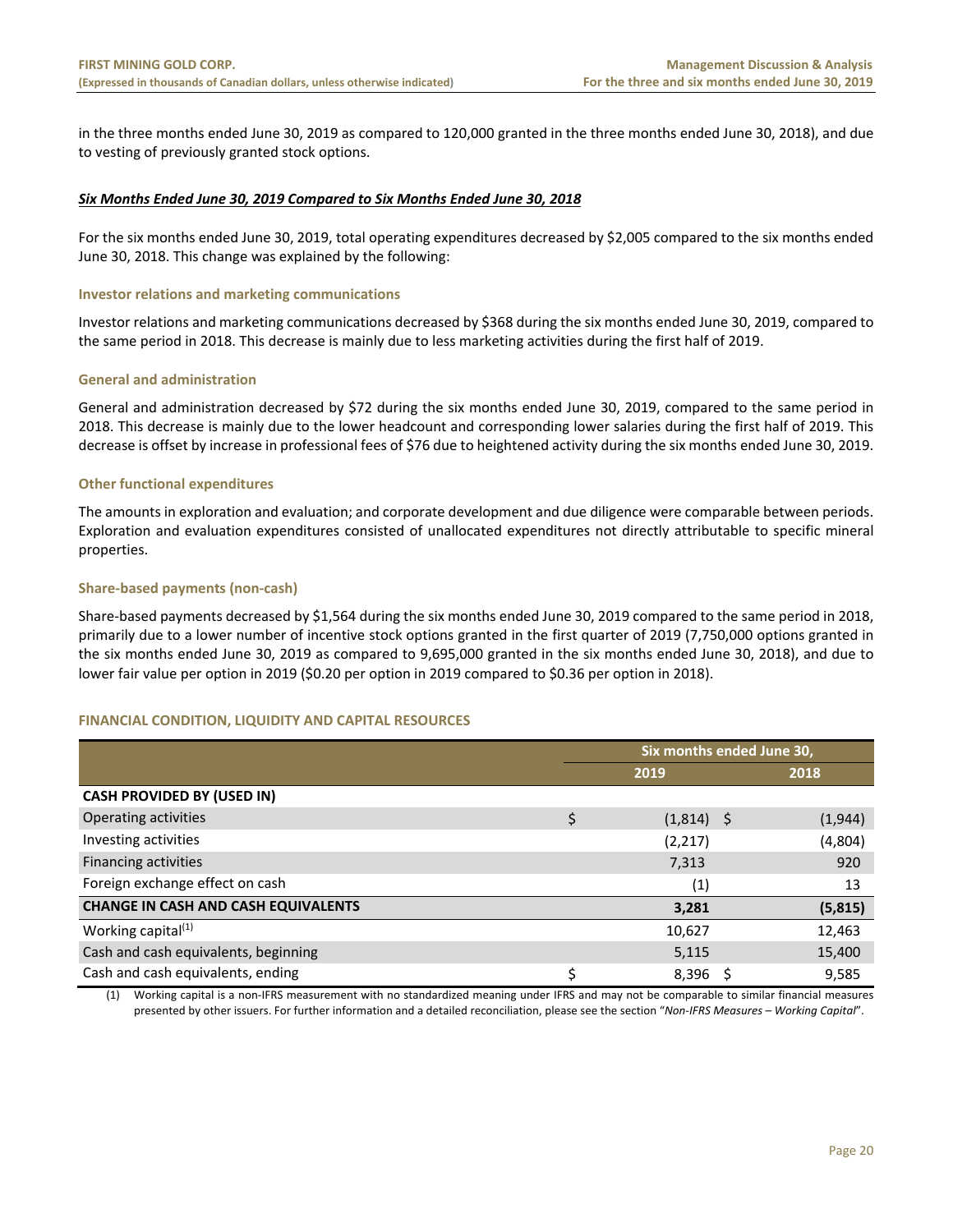# **Cash and Cash Equivalents**

The increase of \$3,281 in cash and cash equivalents from \$5,115 at December 31, 2018 to \$8,396 at June 30, 2019 was primarily due to cash raised by the private placement completed in May 2019, offset by cash used in operating activities and investing activities which comprised technical analysis, environmental and permitting activities at Springpole and Goldlund.

# **Operating Activities**

Cash used in operating activities decreased by \$130 during the six months ended June 30, 2019 compared to the same period in 2018. This increase was driven by changes in working capital and a decrease in marketing activities during the six months ended June 30, 2019.

# **Investing Activities**

For the six months ended June 30, 2019, the cash used in investing activities was primarily a result of Canadian mineral property expenditures including the updated mineral resource estimate for Goldlund and completion of metallurgical tests for Springpole. In the prior year period, the cash used in investing activities of \$4,804 was primarily a result of Canadian mineral property expenditures including the Phase 2 drilling campaign at Goldlund and environmental and permitting development activities at Springpole.

# **Financing Activities**

Cash provided by financing activities was \$7,313, of which \$7,270 (six months ended June 30, 2018 ‐ \$nil) related to the funds raised from the private placement and \$43 (six months ended June 30, 2018 ‐ \$920) related to the exercise of warrants.

# **Trends in Liquidity, Working Capital, and Capital Resources**

As at June 30, 2019, the Company has working capital of \$10,627. The Company has no history of revenues from its operating activities. The Company is not in commercial production on any of its mineral properties and accordingly does not generate cash from operations. During the six months ended June 30, 2019, the Company had negative cash flow from operating activities. The Company anticipates it will have negative cash flow from operating activities in future periods.

The Company has, in the past and during the six months ended June 30, 2019, financed its activities by raising capital through issuances of new shares. In addition to adjusting spending, disposing of assets and seeking other non-equity sources of financing, the Company will remain reliant on equity markets for raising capital until it can generate positive cash flow from operations to finance its exploration and development programs.

The Company believes it has sufficient cash resources to meet its exploration, development, and administrative overhead expenses and maintain its planned exploration and development activities for the next twelve months. However, there is no assurance that the Company will be able to maintain sufficient working capital in the future due to market, economic and commodity price fluctuations.

# **FINANCIAL LIABILITIES AND COMMITMENTS**

The Company's financial liabilities as at June 30, 2019 are summarized as follows:

|                                          | <b>Contractual Cash</b><br>Flows | Less than 1<br>vear | <b>vears</b> | vears |  | After 5<br>years |        |
|------------------------------------------|----------------------------------|---------------------|--------------|-------|--|------------------|--------|
| Accounts payable and accrued liabilities | 645                              | 645                 |              |       |  |                  | $\sim$ |

Other material financial commitments as at June 30, 2019 consist of flow‐through expenditure commitments of \$1,900 (2018 ‐ \$nil) to fulfill the flow‐through requirements. Management is of the view that the above financial liabilities and commitments will be sufficiently funded by current working capital.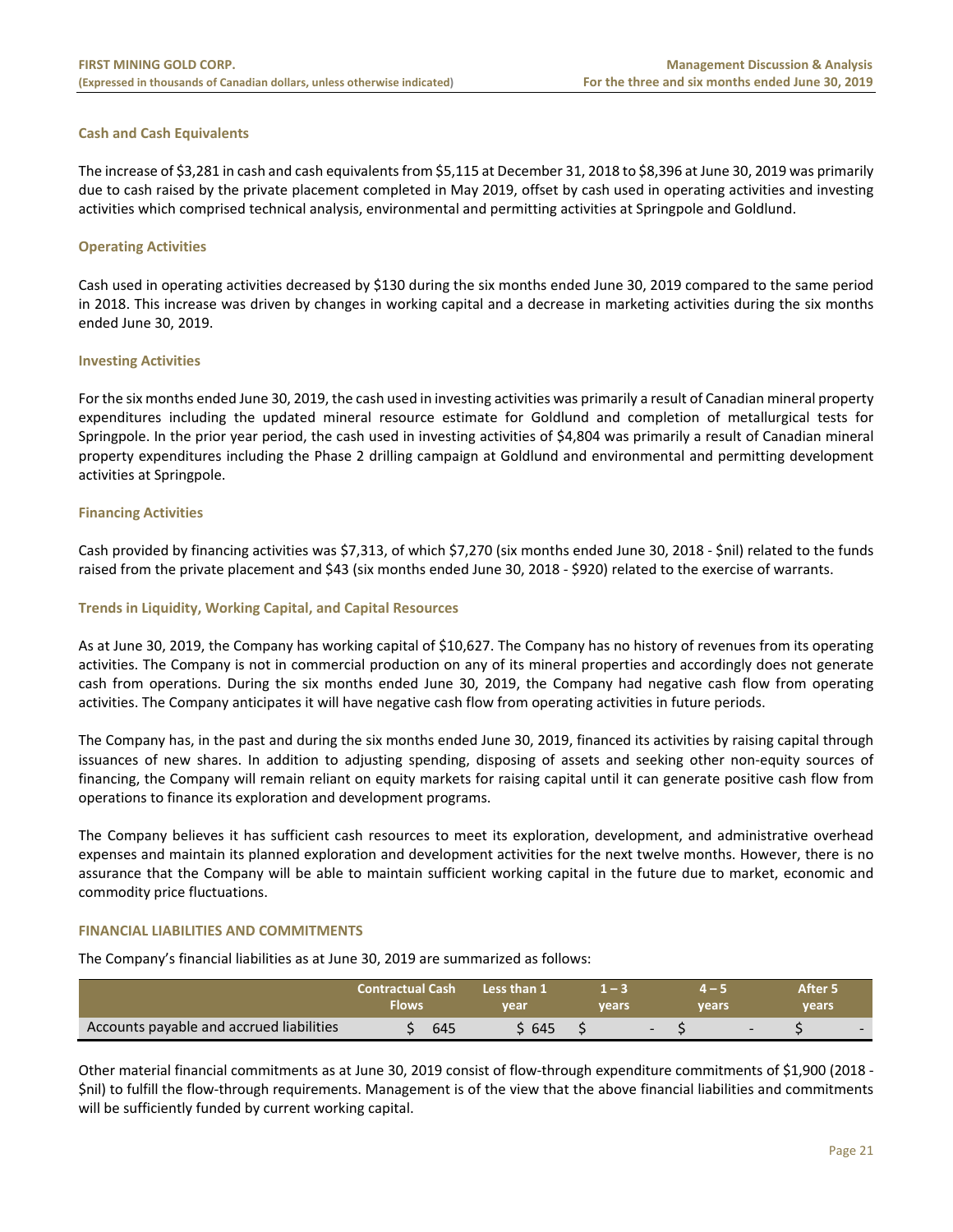# **OUTLOOK**

First Mining is an emerging mineral development company with a diversified portfolio of gold projects in North America. The Company's vision is to advance its material assets towards a construction decision and, ultimately, to production, and the Company continues to assess mineral asset acquisition targets on an ongoing basis. As at June 30, 2019, the Company held a portfolio of 24 mineral properties located in Canada, Mexico and the United States.

The Company is actively conducting environmental studies at its core Tier 1 Canadian mineral properties, and is continuing Indigenous community consultations related to these properties. In particular, the Company is actively collecting environmental baseline data in relation to fish habitat and has begun consultation efforts with local Indigenous communities within the Springpole area to support the ongoing federal and provincial EA processes and prepare the EIS for the project.

The following is a summary of ongoing activities planned for 2019 and various milestones achieved:

- The Company is planning to submit a ToR to MECP for Springpole. The ToR will provide a framework for the preparation of a provincial EA, and it will set out the Company's work plan for addressing the legislated requirements of the Ontario *Environmental Assessment Act* when preparing the provincial EA.
- The Company is conducting further metallurgical studies and test work to optimize the process flowsheet and potentially improve the metallurgical recoveries at Springpole. Concurrent with this work, the Company plans to update the 2017 Springpole PEA to reflect a modified process flowsheet that incorporates flotation and fine grinding in advance of commencing a pre‐feasibility study.
- The Company plans to complete additional resource and regional exploration drilling at Goldlund in 2019 and 2020.
- Low cost technical investigations are underway at Hope Brook, Cameron, Pickle Crow and in Quebec to gain a better understanding of the economic and technical potential of these projects.

# **FINANCIAL INSTRUMENTS**

# **CASH AND CASH EQUIVALENTS**

Cash and cash equivalents include cash and short‐term deposits that are readily convertible to known amounts of cash and which are subject to an insignificant risk of changes in value. The carrying amounts approximate fair value due to the shortterm maturities of these instruments.

Cash and cash equivalents are mainly held in interest bearing accounts at large Canadian financial institutions.

# **MARKETABLE SECURITIES**

The Company holds shares in Gainey, which the Company received pursuant to the Option Agreement on the Las Margaritas gold project, and in Silver One Resources Inc., which the Company received as a result of the Company's sale of certain Mexican silver assets. The Company also holds other investments in publicly traded companies within the mining industry for strategic purposes.

|                                                  | <b>Silver One</b><br><b>Resources Inc.</b> | <b>Gainey Capital</b><br>Corp. | <b>Other Marketable</b><br><b>Securities</b> |       | <b>Total</b> |
|--------------------------------------------------|--------------------------------------------|--------------------------------|----------------------------------------------|-------|--------------|
| Balance as at December 31, 2018                  | 990S                                       | $\sim$                         |                                              | 1,607 | 2,597        |
| <b>Additions</b>                                 | 60                                         | 171                            |                                              | -     | 231          |
| Gain (loss) recorded in other comprehensive loss | 13                                         | (55)                           |                                              | 193   | 151          |
| Balance as at June 30, 2019                      | 1,063                                      | 116                            |                                              | 1,800 | 2.979        |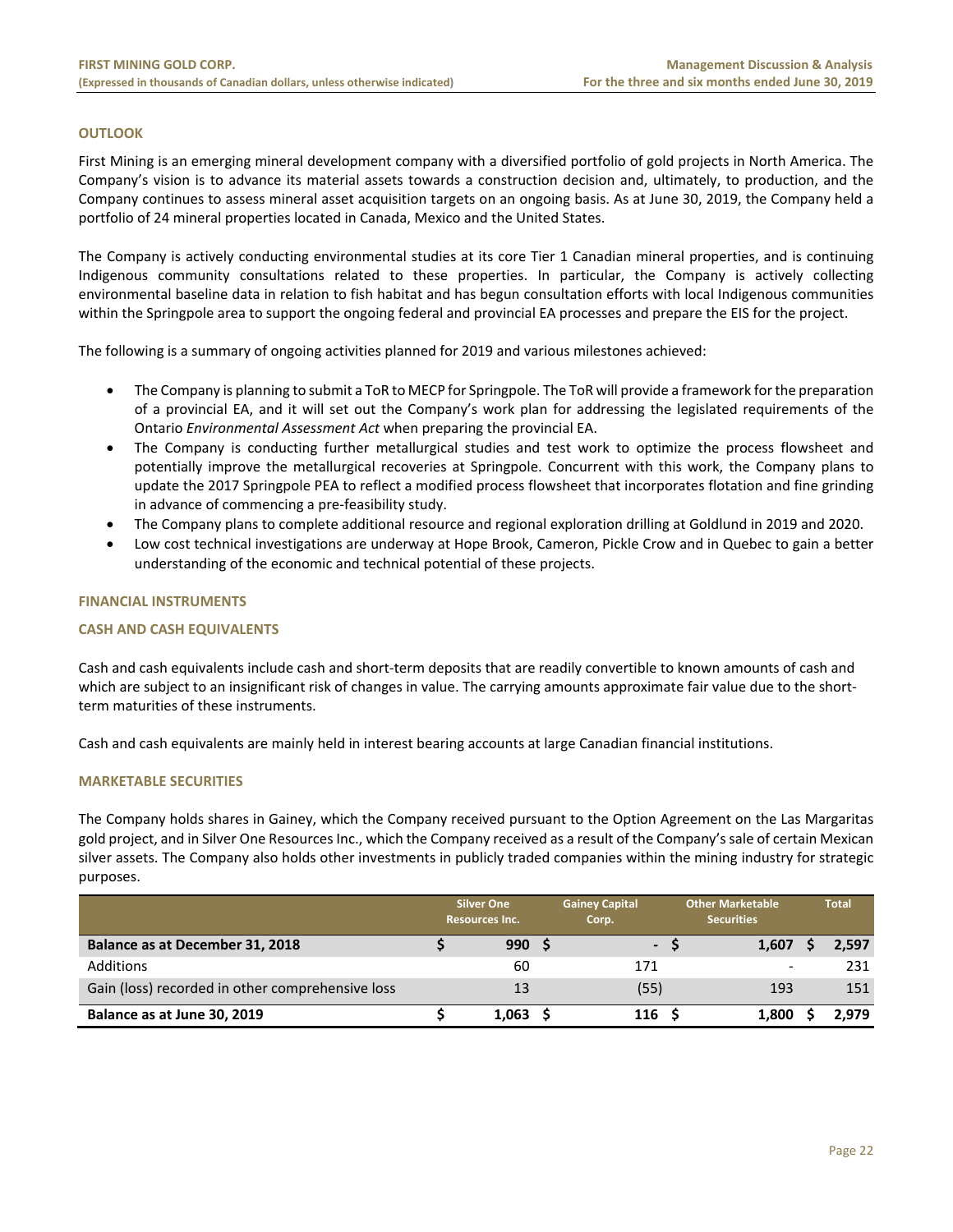|                                           | <b>Silver One</b><br><b>Resources Inc.</b> | <b>Gainey Capital</b><br>Corp. |   |     | <b>Other Marketable</b><br><b>Securities</b> | <b>Total</b> |
|-------------------------------------------|--------------------------------------------|--------------------------------|---|-----|----------------------------------------------|--------------|
| Balance as at December 31, 2017           | 2,280                                      |                                |   | - S | 1.997                                        | 4.277        |
| Loss recorded in other comprehensive loss | (1,290)                                    |                                | - |     | (390)                                        | (1,680)      |
| Balance as at December 31, 2018           | 990                                        |                                |   |     | 1,607                                        | 2,597        |

The Company holds marketable securities as strategic investments and has less than a 10% equity interest in each of the investees.

# **MINERAL PROPERTY INVESTMENTS**

The Company, through its subsidiary Clifton Star, has a 10% equity interest in the shares of Beattie Gold Mines Ltd., 2699681 Canada Ltd., and 2588111 Manitoba Ltd., which are private companies which directly or indirectly own various mining concessions and surface rights, collectively known as the Duparquet Gold Project. As at June 30, 2019, the fair value of mineral property investments was \$4,417 (December 31, 2018 – \$4,417). Management concluded that there was no material change in the fair value of these investments during the six months ended June 30, 2019.

# **RELATED PARTY TRANSACTIONS**

Amounts paid to related parties were incurred in the normal course of business and measured at the exchange amount, which is the amount agreed upon by the transacting parties and on terms and conditions similar to non-related parties. There were no significant transactions with related parties outside of the ordinary course of business during the period ended June 30, 2019.

# **OFF‐BALANCE SHEET ARRANGEMENTS**

The Company has no off‐balance sheet arrangements that have, or are reasonably likely to have, a current or future effect on the results of operations or financial condition of the Company including, without limitation, such considerations as liquidity and capital resources.

# **NON‐IFRS MEASURES**

The Company has included a non‐IFRS measure for "net loss excluding share‐based payments (non‐cash)", "net loss excluding share-based payments and write-down of mineral properties (non-cash)" and "working capital" in this MD&A to supplement its financial statements, which are presented in accordance with IFRS. The Company believes that these measures provide investors with an improved ability to evaluate the performance of the Company. Non‐IFRS measures do not have any standardized meaning prescribed under IFRS. Therefore, such measures may not be comparable to similar measures employed by other companies. The data is intended to provide additional information and should not be considered in isolation or as a substitute for measures of performance prepared in accordance with IFRS.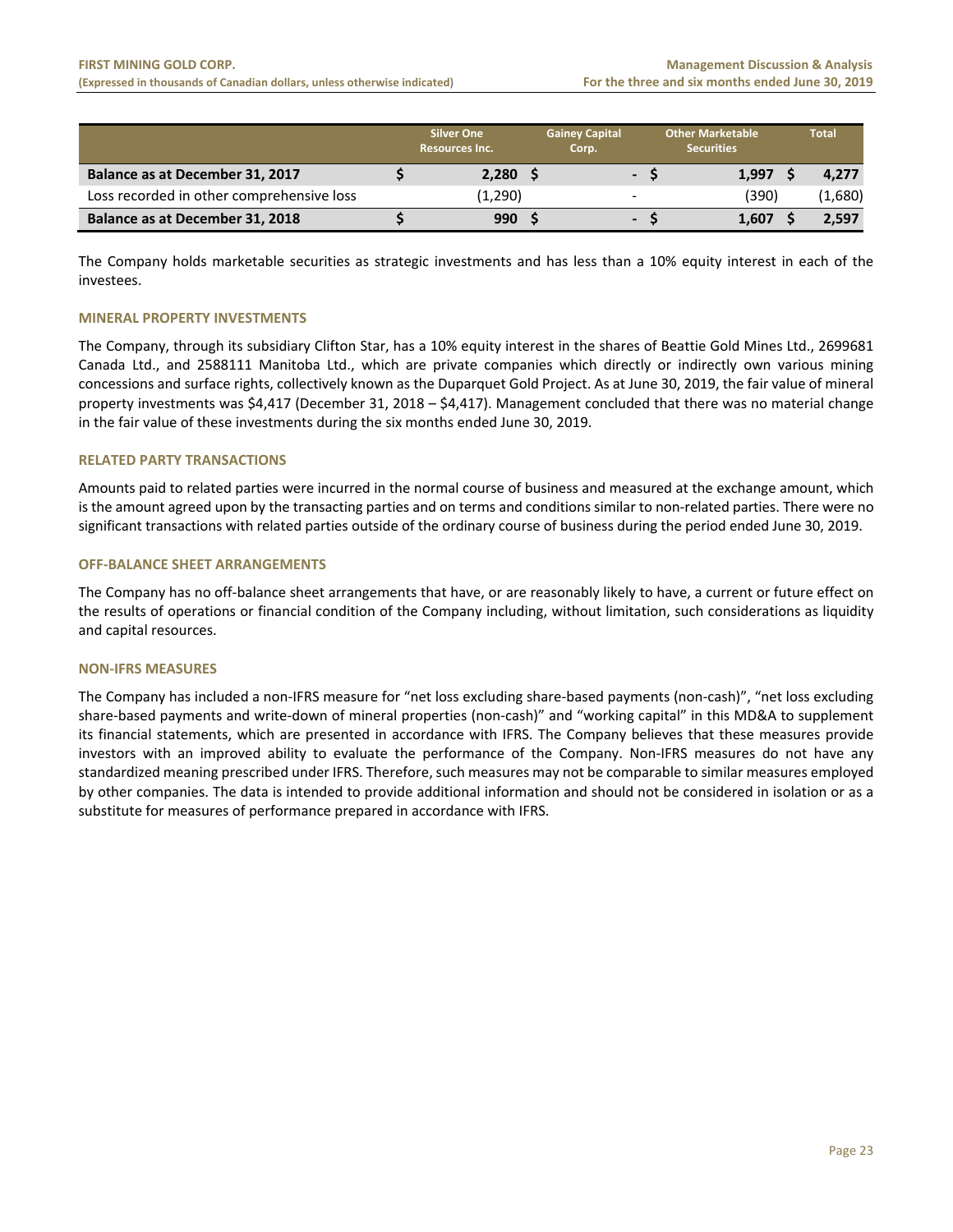The Company determines working capital and net loss excluding share‐based payments (non‐cash) and write‐down of mineral properties (non‐cash) as follows:

# Quarterly Reconciliations:

| Reconciliation as of the end of the period | 2019-02  | 2019-01 | 2018-04 | 2018-03 |
|--------------------------------------------|----------|---------|---------|---------|
| Current assets                             | 11.747   | 6.018   | 8.118   | 10,166  |
| Less current liabilities                   | (1, 120) | (527)   | (582)   | (478)   |
| <b>Working capital</b>                     | 10.627   | 5,491   | 7,536   | 9,688   |

| Reconciliation as of the end of the period | 2018-Q2 | 2018-01 | 2017-04 | 2017-03 |
|--------------------------------------------|---------|---------|---------|---------|
| Current assets                             | 13.036  | 17.437  | 20.484  | 24.420  |
| Less current liabilities                   | (573)   | (1,421) | (1,083) | (1,009) |
| <b>Working capital</b>                     | 12.463  | 16,016  | 19,401  | 23,411  |

| Reconciliation for the three months ended                                                   | 2019-Q2                  | 2019-Q1                  | 2018-Q4      | 2018-03 |
|---------------------------------------------------------------------------------------------|--------------------------|--------------------------|--------------|---------|
| Net loss                                                                                    | $(1,315)$ \$             | $(1,727)$ \$             | $(5,658)$ \$ | (937)   |
| Excluding share-based payments (non-cash)                                                   | 475                      | 574                      | 392          |         |
| Excluding write-down of mineral properties (non-cash)                                       | $\overline{\phantom{a}}$ | $\overline{\phantom{0}}$ | 4.181        |         |
| Net loss excluding share-based payments and write-<br>down of mineral properties (non-cash) | $(840)$ \$               | $(1, 153)$ \$            | $(1,085)$ \$ | (910)   |

| Reconciliation for the three months ended                                                   | 2018-Q2                  | 2018-Q1                  | <b>2017-04</b>           | 2017-03  |
|---------------------------------------------------------------------------------------------|--------------------------|--------------------------|--------------------------|----------|
| Net loss                                                                                    | $(1,298)$ \$             | $(3,752)$ \$             | $(1,237)$ \$             | (1, 296) |
| Excluding share-based payments (non-cash)                                                   | 85                       | 2.528                    | 20                       | 99       |
| Excluding write-down of mineral properties (non-cash)                                       | $\overline{\phantom{a}}$ | $\overline{\phantom{0}}$ | $\overline{\phantom{a}}$ |          |
| Net loss excluding share-based payments and write-<br>down of mineral properties (non-cash) | $(1,213)$ \$             | $(1,224)$ \$             | $(1,217)$ \$             | (1,197)  |

Annual Reconciliations:

| Reconciliation as of the end of the period | <b>June 30,</b><br>2019 | December 31.<br>2018 | December 31,<br>2017 |
|--------------------------------------------|-------------------------|----------------------|----------------------|
| Current assets                             | 11.747                  | 8,118                | 20,484               |
| Less current liabilities                   | (1, 120)                | (582)                | (1,083)              |
| <b>Working capital</b>                     | 10,627                  | 7,536                | 19,401               |

| <b>Reconciliation for the period ended</b>                                                 | For the six months ended June 30, |                          |                          |         |  |  |  |  |  |
|--------------------------------------------------------------------------------------------|-----------------------------------|--------------------------|--------------------------|---------|--|--|--|--|--|
|                                                                                            |                                   | 2019                     | 2018                     | 2017    |  |  |  |  |  |
| Net loss                                                                                   |                                   | $(3,042)$ \$             | $(5,050)$ \$             | (8,652) |  |  |  |  |  |
| Excluding share-based payments (non-cash)                                                  |                                   | 1.049                    | 2.613                    | 5,378   |  |  |  |  |  |
| Excluding write-down of mineral properties (non-cash)                                      |                                   | $\overline{\phantom{0}}$ | $\overline{\phantom{a}}$ |         |  |  |  |  |  |
| Net loss excluding share-based payments and write-down of mineral<br>properties (non-cash) |                                   | $(1,993)$ \$             | $(2,437)$ \$             | (3,274) |  |  |  |  |  |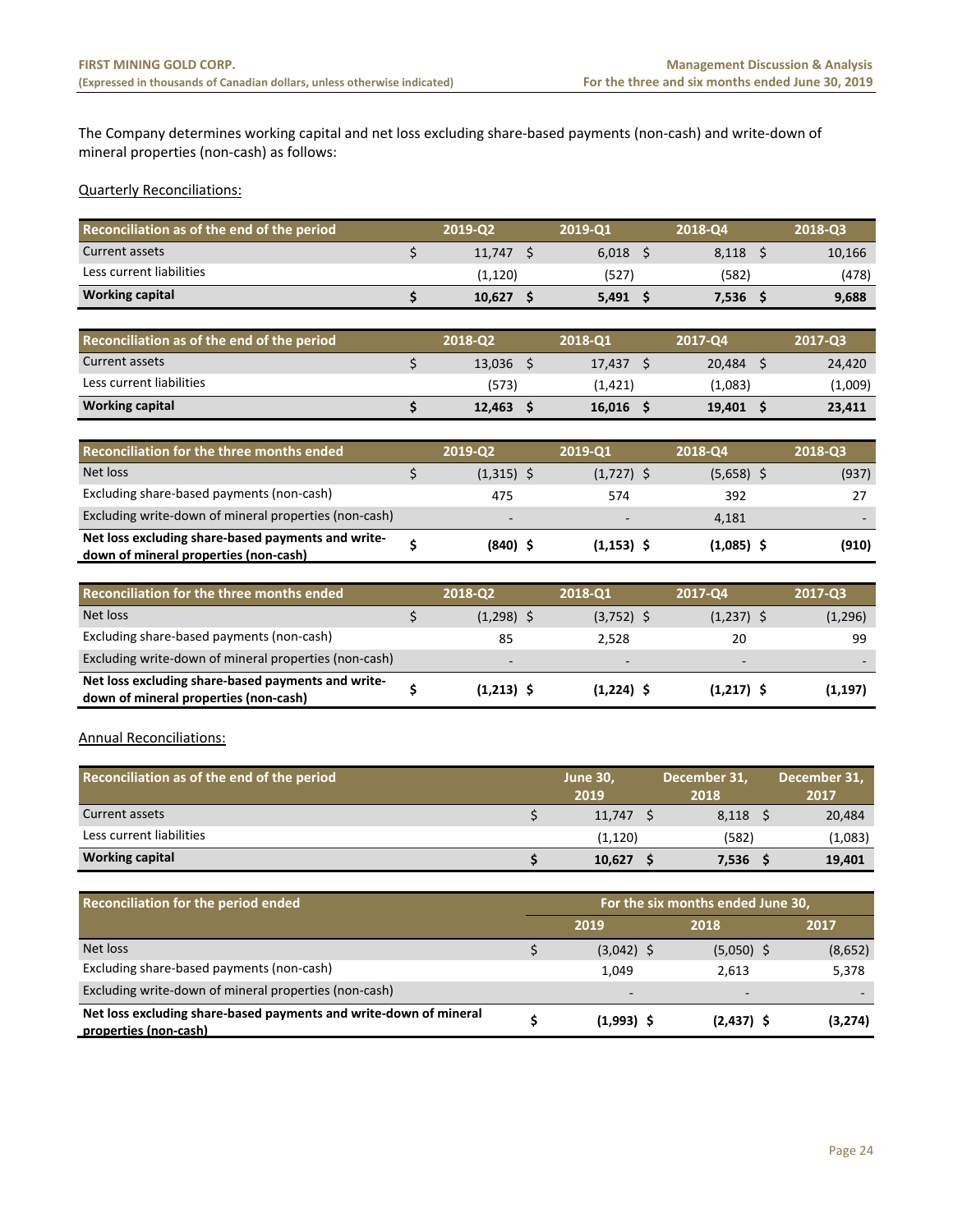# **CHANGES IN ACCOUNTING POLICIES**

The unaudited condensed interim consolidated financial statements for the six months ended June 30, 2019 were prepared using accounting policies consistent with those used in the audited annual consolidated financial statements for the year ended December 31, 2018, except as described below.

# IFRS 16 Leases

During the six months ended June 30, 2019, the Company has adopted the following new accounting standard effective January 1, 2019:

IFRS 16 replaced IAS 17 *"Leases"*. IFRS 16 specifies how to recognize, measure, present and disclose leases. As at January 1, 2019, adoption of IFRS 16 had no impact on the financial statements since there were no operating leases that required the Company to recognize assets and liabilities.

The IFRS 16 standard provides a single lessee accounting model, requiring lessees to recognize assets and liabilities for all leases unless the lease term is 12 months or less or the underlying asset has a low value. Application of the standard is mandatory for annual periods beginning on or after January 1, 2019.

# Flow‐through units and shares

The Company may, from time to time, issue flow-through common shares to finance a portion of its Canadian exploration programs. Pursuant to the terms of the flow‐through share agreements, these shares transfer the tax deductibility of qualifying resource expenditures to investors. Upon the issuance of a flow-through unit, the Company bifurcates the flow-through unit into i) relative fair value of capital stock issued, ii) relative fair value of a warrant, and iii) the residual as a flow‐through share premium, which is recognized as a liability. Upon incurring qualifying expenses the Company derecognizes the liability and recognizes a credit to deferred tax expense. Proceeds received from the issuance of flow‐through shares are restricted and can be used only for Canadian resource property exploration expenditures within a certain time period as dictated by the government of Canada flow-through regulations as contained in the ITA. The portion of the proceeds received but not yet expended at the end of the Company's period is disclosed separately as flow‐through expenditure commitments. The Company is also subject to Part XII.6 of the ITA which imposes a tax on flow-through proceeds renounced under the "Look-back Rule", in accordance with Government of Canada flow-through regulations. When applicable, this tax is accrued as an expense until paid.

# **ACCOUNTING STANDARDS ISSUED BUT NOT YET APPLIED**

There are no IFRS or International Financial Reporting Interpretations Committee interpretations that are not yet effective that would be expected to have a material impact on the Company's consolidated financial statements.

# **CRITICAL ACCOUNTING JUDGMENTS AND ESTIMATES**

The preparation of financial statements requires the use of accounting estimates. It also requires management to exercise judgment in the process of applying its accounting policies. Estimates and judgments are regularly evaluated and are based on management's experience and other factors, including expectations about future events that are believed to be reasonable under the circumstances. The use of judgments, estimates and assumptions affects the application of accounting policies and the reported amounts of assets and liabilities, income and expense. Actual results may differ from these estimates. The following discusses the accounting judgments and estimates that the Company has made in the preparation of the condensed interim consolidated financial statements for the six months ended June 30, 2019, which could result in a material adjustment to the carrying amounts of assets and liabilities: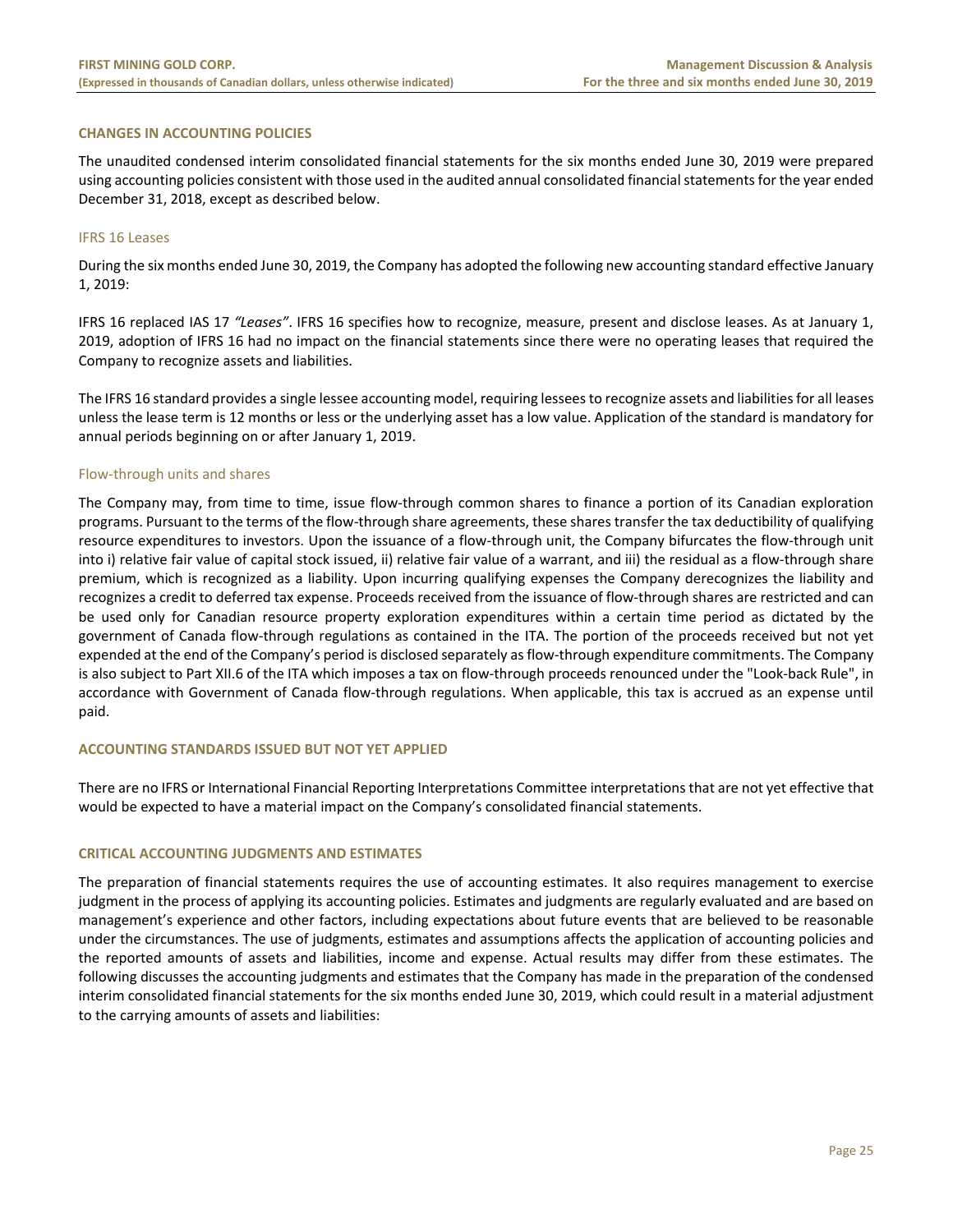# Impairment of mineral properties:

In accordance with the Company's accounting policy for its mineral properties, exploration and evaluation expenditures on mineral properties are capitalized. There is no certainty that the expenditures made by the Company in the exploration of its property interests will result in discoveries of commercial quantities of minerals. The Company applies judgment to determine whether indicators of impairment exist for these capitalized costs.

Management uses several criteria in making this assessment, including the period for which the Company has the right to explore, expected renewals of exploration rights, whether substantive expenditures on further exploration and evaluation of mineral properties are budgeted, and evaluation of the results of exploration and evaluation activities up to the reporting date.

# Determining amount and timing of reclamation provisions:

A reclamation provision represents the present value of estimated future costs for the reclamation of the Company's mineral properties. These estimates include assumptions as to the future activities, cost of services, timing of the reclamation work to be performed, inflation rates, exchange rates and interest rates. The actual cost to reclaim a mine may vary from the estimated amounts because there are uncertainties in factors used to estimate the cost and potential changes in regulations or laws governing the reclamation of a mineral property. Management periodically reviews the reclamation requirements and adjusts the liability, if any, as new information becomes available and will assess the impact of new regulations and laws as they are enacted.

#### Mineral Property Investments:

The Company makes estimates and assumptions that affect the carrying value of its mineral property investments, which are comprised of equity interests in the shares of private companies. These financial assets are designated as fair value through other comprehensive income (loss), and management needs to determine the fair value as at each period end. As there is no observable market data which can be used to determine this fair value, management applies judgment in determining whether change in the fair value of this investment may have occurred. Factors that are considered include a change in the performance of the investee, a change in the market for the investee's future products, a change in the performance of comparable entities, a change in price of gold or other metals, a change in the economic environment, or evidence from external transactions in the investee's equity. Changes to these variables could result in the fair value being less than or greater than the amount recorded.

# Flow‐through Shares:

Periodically, the Company may finance a portion of its exploration and development activities through the issuance of flow‐ through common shares whereby the tax benefits of the eligible resource expenditures incurred are renounced to investors in accordance with tax legislation. The proceeds from issuing flow-through shares are allocated between the offering of shares and the sale of tax benefits. The allocation is based on the difference ("premium") between the fair value of the Company's existing shares and the amount the investor pays for the actual flow-through shares. A liability is recognized for the premium and is reversed and recognized as an income tax recovery as the related resource expenditures are incurred and the tax effect of the temporary differences is recorded.

Significant judgment is required in determining the provision for income taxes, due to the complexity of legislation, including the judgments around the use of flow‐through share financing. There are many transactions and calculations for which the ultimate tax determination is uncertain during the ordinary course of business.

# **RISKS AND UNCERTAINTIES**

The Company is subject to a number of risks and uncertainties, each of which could have an adverse effect on its business operation or financial results. Some of these risks and uncertainties are detailed below. For a comprehensive list of the Company's risks and uncertainties, see the Company's Annual Information Form under the heading "Risks that can affect our business" for the year ended December 31, 2018 which are available under our SEDAR profile at www.sedar.com, and on EDGAR as an exhibit to Form 40‐F.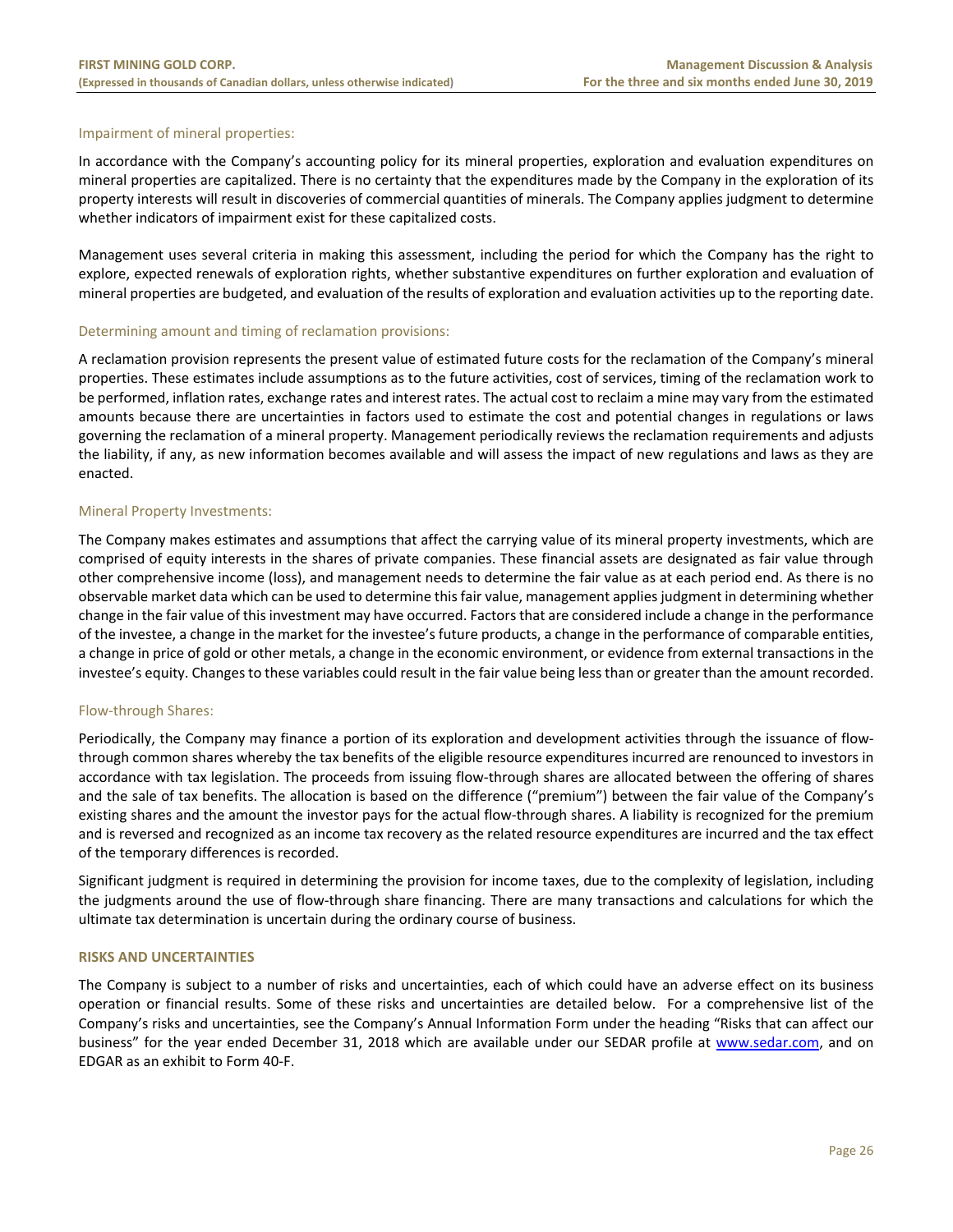# **Risks related to Financial Instruments**

The Company thoroughly examines the various financial instruments and risks to which it is exposed and assesses the impact and likelihood of those risks. These risks include market risk, equity price risk, foreign currency risk, interest rate risk, credit risk, liquidity risk, and capital risk. Where material, these risks are reviewed and monitored by the Company's Board of Directors (the "**Board**").

The Board has overall responsibility for the determination of the Company's risk management objectives and policies. The overall objective of the Board is to set policies that seek to reduce risk as far as possible without unduly affecting the Company's competitiveness and flexibility.

# a) Market Risk

Market risk is the risk that the fair value of future cash flows of a financial instrument will fluctuate due to changes in market prices. Market risk includes equity price risk, foreign currency risk and interest rate risk.

# *Equity Price Risk*

The Company is exposed to equity price risk as a result of holding equity investments, which are comprised of marketable securities and mineral property investments, in other mineral property exploration companies.

If the fair value of our investments in equity instruments had been 10% higher or lower as at June 30, 2019, other comprehensive loss for the six months ended June 30, 2019 would have decreased or increased, respectively, by approximately \$740, as a result of changes in the fair value of equity investments.

# *Foreign Currency Risk*

The Company is exposed to the financial risk related to the fluctuation of foreign exchange rates. The Company operates in Canada, the United States, and Mexico, and a portion of the Company's expenses are incurred in Canadian dollars ("**CAD**"), US dollars ("**USD**"), and Mexican Pesos ("**MXN**"). A significant change in the currency exchange rates between the Canadian, US and Mexican currencies, could have an effect on the Company's results of operations, financial position or cash flows. The Company has not hedged its exposure to currency fluctuations.

As at June 30, 2019, the Company is exposed to currency risk on certain financial instruments denominated in USD and MXN. The Company does not have significant transactions or hold significant cash or other financial instruments denominated in USD and MXN currencies. Therefore, the Company considers this risk to be immaterial.

# *Interest Rate Risk*

Interest rate risk is the risk that future cash flows will fluctuate as a result of changes in market interest rates. The Company does not have any borrowings that are subject to fluctuations in market interest rates. Interest rate risk is limited to potential decreases on the interest rate offered on cash and cash equivalents held with chartered Canadian financial institutions. The Company considers this risk to be immaterial.

# b) Credit Risk

Credit risk is the risk of financial loss to the Company if a customer or counterparty to a financial instrument fails to meet its contractual obligations. Financial instruments which are potentially subject to credit risk for the Company consist primarily of cash and cash equivalents, accounts and other receivables, and the reclamation deposit. The Company considers credit risk with respect to its cash and cash equivalents to be immaterial as cash and cash equivalents are mainly held through large Canadian financial institutions.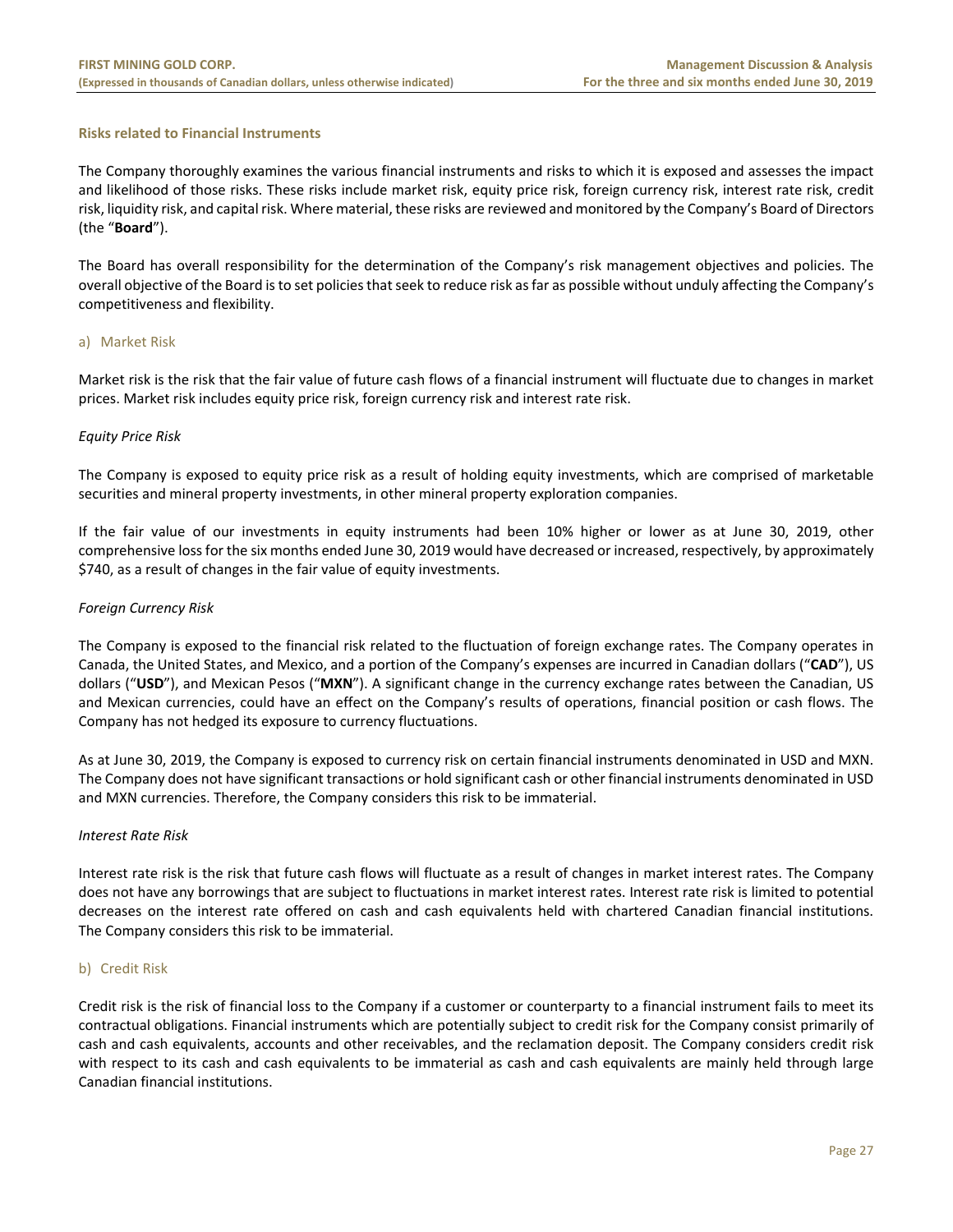# c) Liquidity Risk

Liquidity risk is the risk that the Company will not be able to meet its financial obligations as they become due. The Company's policy is to ensure that it will have sufficient cash to allow it to meet its liabilities when they become due, under both normal and stressed conditions, without incurring unacceptable losses or risking damage to the Company's reputation. The Company manages its liquidity risk by preparing annual estimates of exploration and administrative expenditures and monitoring actual expenditures compared to the estimates to ensure that there is sufficient capital on hand to meet ongoing obligations.

The following table summarizes the maturities of the Company's financial liabilities as at June 30, 2019 based on the undiscounted contractual cash flows:

|                                          | Carrying<br>Amount | <b>Contractual</b><br>Cash Flows | Less than 1<br>vear | 1 — 3<br>vears | vears                        | After 5<br><b>vears</b> |
|------------------------------------------|--------------------|----------------------------------|---------------------|----------------|------------------------------|-------------------------|
| Accounts payable and accrued liabilities | 645                | 645                              | 645                 |                | $\sim$ 100 $\mu$<br>$\sim$ 5 | $\sim$                  |

As at June 30, 2019, the Company had cash and cash equivalents of \$8,396 (December 31, 2018 – \$5,115). The Company believes it has sufficient cash on hand to meet operating requirements as they arise for at least the next 12 months.

# d) Capital Risk Management

The Company's objectives when managing capital are to safeguard the Company's ability to continue as a going concern in order to pursue the exploration and retention of its mineral properties. The Company has historically demonstrated the ability to raise new capital through equity issuances and/or through surplus cash as part of its acquisitions. In the management of capital, the Company includes the components of shareholders' equity as well as cash.

The Company prepares annual estimates of exploration and administrative expenditures and monitors actual expenditures compared to the estimates to ensure that there is sufficient capital on hand to meet ongoing obligations.

# **QUALIFIED PERSONS**

Hazel Mullin, P.Geo, director of Data Management and Technical Services at First Mining, is a Qualified Person as defined by NI 43‐101, and is responsible for the review and verification of the scientific and technical information in this MD&A.

# **SECURITIES OUTSTANDING**

Authorized share capital: The Company can issue an unlimited number of common shares with no par value and an unlimited number of preferred shares with no par value. No preferred shares have been issued as at August 8, 2019.

The following table sets out all outstanding securities of the Company as of August 8, 2019.

|                               | <b>Number</b> | <b>Weighted Average</b><br><b>Exercise Price</b> | <b>Expiry Date</b>              |
|-------------------------------|---------------|--------------------------------------------------|---------------------------------|
| Common shares - issued        | 584,221,888   |                                                  |                                 |
| Stock options <sup>(1)</sup>  | 47,765,000    | \$0.57                                           | March 30, 2020 - April 29, 2024 |
| Warrants <sup>(2)</sup>       | 15,872,998    | \$0.41                                           | June 16, 2021 - May 16, 2022    |
| Common shares - fully diluted | 647,859,886   |                                                  |                                 |

(1) Each stock option is exercisable for one common share of the Company.

(2) Each warrant is exercisable for one common share of the Company.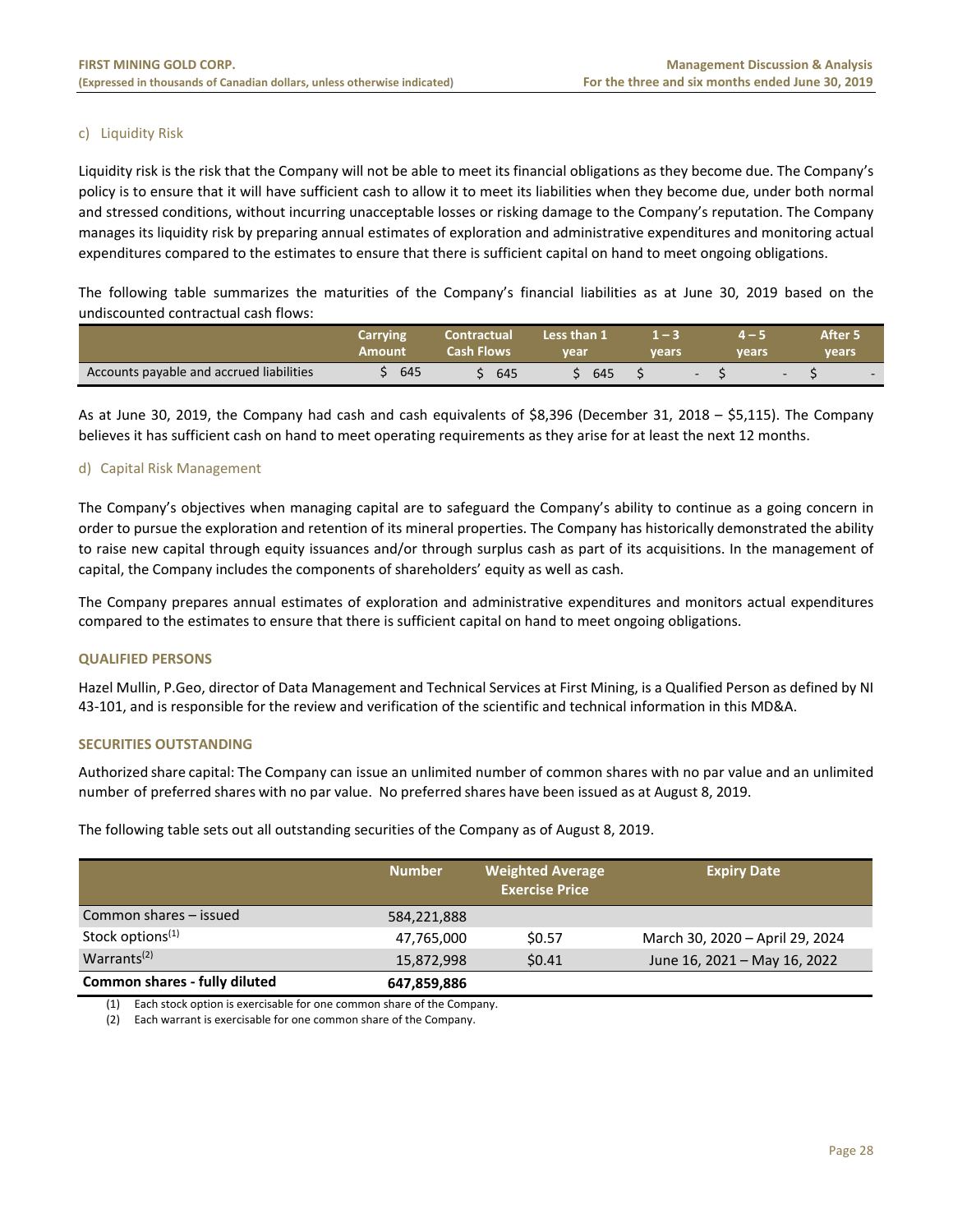# **DISCLOSURE CONTROLS AND PROCEDURES**

The Company's management, with the participation of its CEO and its Chief Financial Officer ("**CFO**"), have evaluated the effectiveness of the Company's disclosure controls and procedures. Based upon the results of that evaluation, the Company's CEO and CFO have concluded that, as of June 30, 2019, the Company's disclosure controls and procedures were effective to provide reasonable assurance that the information required to be disclosed by the Company in reports it files is recorded, processed, summarized and reported, within the appropriate time periods and is accumulated and communicated to management, including the CEO and CFO, as appropriate to allow timely decisions regarding required disclosure.

# **MANAGEMENT'S REPORT ON INTERNAL CONTROL OVER FINANCIAL REPORTING**

The Company's management, with the participation of its CEO and CFO, is responsible for establishing and maintaining adequate internal control over financial reporting as such term is defined in the SEC's rules and the rules of the Canadian Securities Administrators. The Company's internal control over financial reporting is a process designed to provide reasonable assurance regarding the reliability of financial reporting and the preparation of financial statements for external purposes in accordance with IFRS as issued by the IASB. The Company's internal control over financial reporting includes policies and procedures that:

- address maintaining records that accurately and fairly reflect, in reasonable detail, the transactions and dispositions of assets of the Company;
- provide reasonable assurance that transactions are recorded as necessary for preparation of financial statements in accordance with IFRS;
- provide reasonable assurance that the Company's receipts and expenditures are made only in accordance with authorizations of management and the Company's Directors; and
- provide reasonable assurance regarding prevention or timely detection of unauthorized acquisition, use, or disposition of the Company's assets that could have a material effect on the Company's consolidated financial statements.

The Company's internal control over financial reporting may not prevent or detect all misstatements because of inherent limitations. Additionally, projections of any evaluation of effectiveness for future periods are subject to the risk that controls may become inadequate because of changes in conditions or deterioration in the degree of compliance with the Company's policies and procedures.

There has been no change in the Company's internal control over financial reporting during the six months ended June 30, 2019 that has materially affected, or is reasonably likely to materially affect, the Company's internal control over financial reporting.

# **LIMITATIONS OF CONTROLS AND PROCEDURES**

The Company's management, including the CEO and CFO, believes that any disclosure controls and procedures or internal control over financial reporting, no matter how well conceived and operated, may not prevent or detect all misstatements because of inherent limitations. Further, the design of a control system must reflect the fact that there are resource constraints, and the benefits of controls must be considered relative to their costs. Because of the inherent limitations in all control systems, they cannot provide absolute assurance that all control issues and instances of fraud, if any, within the Company have been prevented or detected. These inherent limitations include the realities that judgments in decision‐making can be faulty, and that breakdowns can occur because of a simple error or mistake. Additionally, controls can be circumvented by the individual acts of some persons, by collusion of two or more people, or by unauthorized override of the control. The design of any control system is also based in part upon certain assumptions about the likelihood of future events, and there can be no assurance that any design will succeed in achieving its stated goals under all potential future conditions. Accordingly, because of the inherent limitations in a cost effective control system, misstatements due to error or fraud may occur and may not be detected.

# **FORWARD‐LOOKING INFORMATION**

This MD&A is based on a review of the Company's operations, financial position and plans for the future based on facts and circumstances as of June 30, 2019. This MD&A contains "forward‐looking statements" within the meaning of applicable Canadian securities regulations (collectively, "**forward‐looking statements**"). Any statements that express or involve discussions with respect to predictions, expectations, beliefs, plans, projections, objectives, assumptions or future events or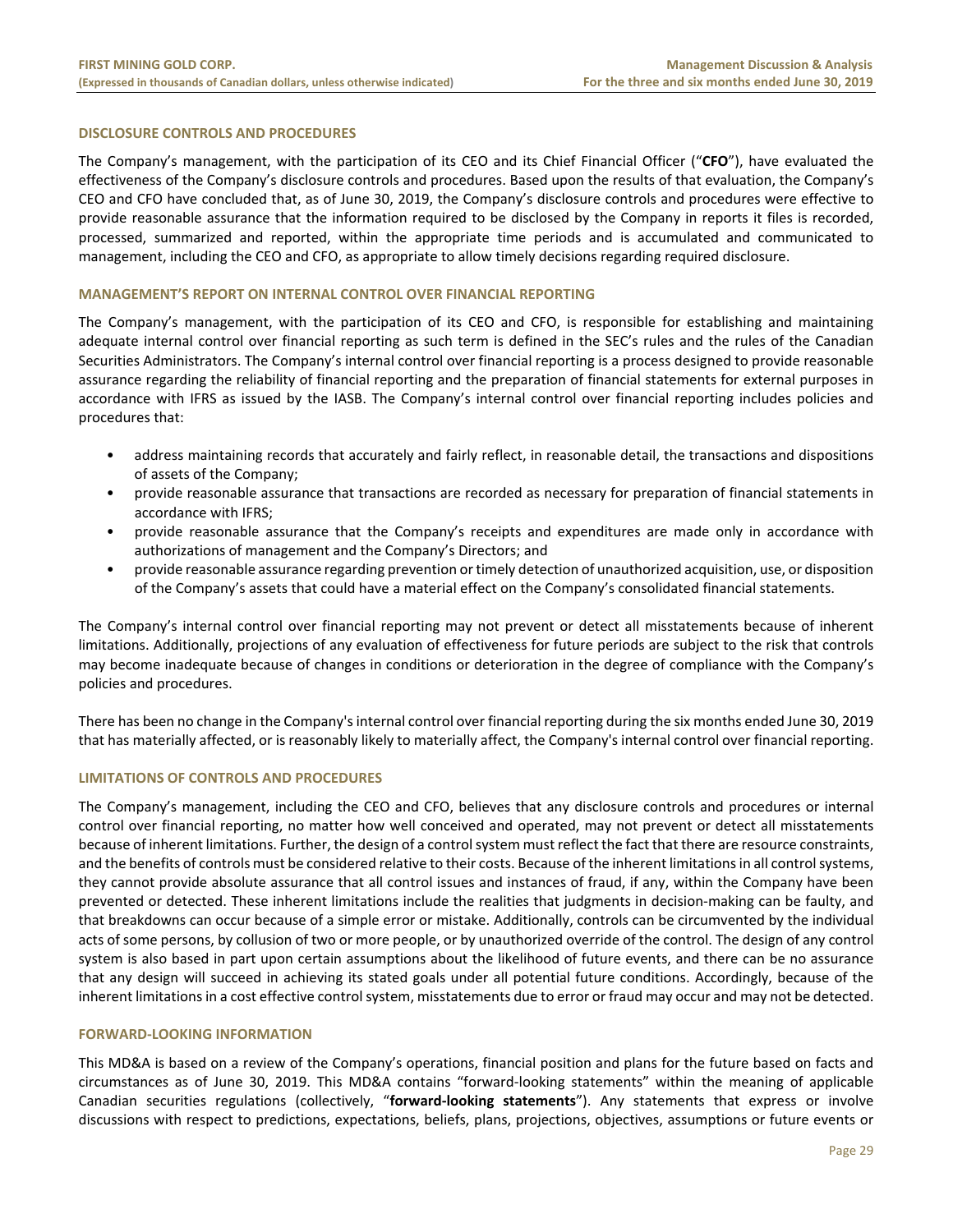performance (often, but not always, using words or phrases such as "seek", "anticipate", "plan", "continue", "estimate", "expect", "may", "will", "project", "predict", "forecast", "potential", "targeting", "intend", "could", "might", "should", "believe" and similar expressions) are not statements of historical fact and may be "forward-looking statements". These statements relate to future events or the Company's future performance, business prospects or opportunities. Forward-looking statements include, but are not limited to: statements regarding the advancement of the Company's mineral assets towards production; statements regarding the potential for the Company to acquire additional mineral assets in the future; statements regarding the next stages and anticipated timing of the metallurgical study or the environmental, permitting and indigenous consultation process at Springpole, including but not limited to, completion of the updated PEA for Springpole; statements regarding the potential increase in gold and silver recoveries at Springpole; statements regarding the Company's intentions and expectations regarding exploration, infrastructure and production potential of any of its mineral properties; statements relating to the Company's working capital, capital expenditures and ability and intentions to raise capital; statements regarding the potential effects of financing on the Company's capitalization, financial condition and operations; forecasts relating to mining, development and other activities at the Company's operations; forecasts relating to market developments and trends in global supply and demand for gold; statements relating to future global financial conditions and the potential effects on the Company; statements relating to future work on the Company's non‐material properties; statements relating to the Company's mineral reserve and mineral resource estimates; statements regarding the Company's belief that the increased understanding of the Goldlund deposit will assist the Company in better targeting subsequent drill programs to potentially grow the current resource body at Goldlund; statements regarding regulatory approval and permitting including, but not limited to, EA approval for the Springpole project and the expected timing of such EA approval; statements regarding the Company's plan to submit a ToR to MECP for Springpole and the anticipated timing thereof; statements regarding the Company's compliance with laws and regulations including, but not limited to environmental laws and regulations; statements regarding Gainey's anticipated adherence to required payment and expenditure obligations pursuant to the Option Agreement; statements regarding the Company's plans to complete additional resource and regional drilling at Goldlund; statements regarding the Company's intention and proposed timing to conduct a waste rock characterization and economic study of marketable aggregates at Hope Brook; statements regarding improved efficiency as a result of building new access roads to mineral properties; statements regarding the Company's engagement with local stakeholders; statements regarding the Company's ability to enter into agreements with local stakeholders including, but not limited to, local Indigenous groups; statements regarding key personnel; statements regarding non-IFRS measures and changes in accounting standards; statements relating to the limitation of the Company's internal controls over financial reporting; and statements regarding the preparation or conduct of studies and reports and the expected timing of the commencement and completion of such studies and reports.

There can be no assurance that such statements will prove to be accurate, and future events and actual results could differ materially from those anticipated in such statements. Important factors that could cause actual results to differ materially from the Company's expectations are disclosed under the heading "Risk Factors" in the Company's Annual Information Form for the year ended December 31, 2018 and other continuous disclosure documents filed from time to time via SEDAR with the applicable Canadian securities regulators. Forward-looking statements are based on the estimates and opinions of management on the date the statements are made, and the Company does not undertake any obligation to update forward‐ looking statements should conditions or our estimates or opinions change, except as required by applicable laws. Actual results may differ materially from those expressed or implied by such forward‐looking statements. These statements involve known and unknown risks, uncertainties, and other factors that may cause the Company's actual results, levels of activity, performance or achievements to be materially different from any future results, levels of activity, performance or achievement expressed or implied by these forward‐looking statements.

The Company believes that the expectations reflected in any such forward‐looking statements are reasonable, but no assurance can be given that these expectations will prove to be correct and such forward‐looking statements included herein this MD&A should not be unduly relied upon.

# **CAUTIONARY NOTE TO U.S. INVESTORS REGARDING MINERAL RESOURCE AND MINERAL RESERVE ESTIMATES**

This MD&A has been prepared in accordance with the requirements of Canadian securities laws, which differ in certain material respects from the disclosure requirements of United States securities laws. The terms "mineral reserve", "proven mineral reserve" and "probable mineral reserve" are Canadian mining terms as defined in accordance with NI 43‐101 and the Canadian Institute of Mining, Metallurgy and Petroleum ("**CIM**") 2014 Definition Standards on Mineral Resources and Mineral Reserves, adopted by the CIM Council, as amended. These definitions differ from the definitions in the disclosure requirements